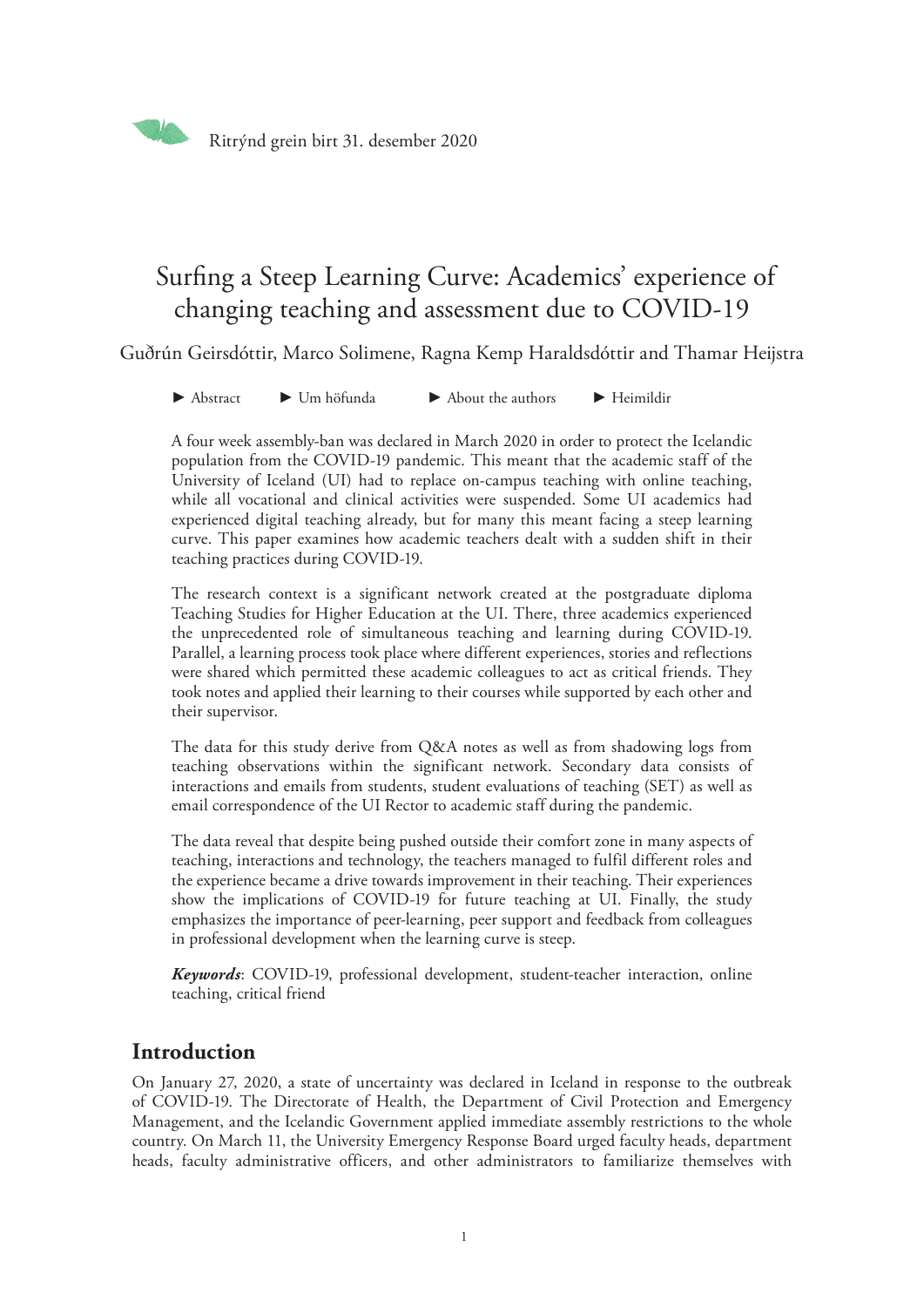options for distance learning and web conferencing to ensure that teaching would continue. This message was followed the very next day by a ban on all teaching on the university premises. Students were reassured that the academic staff was working hard to organize teaching online. On March 22, when the first Icelandic fatality was reported, restrictions included a 20-person assembly limit and a two-meter social distancing rule. Operations of elementary and primary schools were restricted and teaching on premises was suspended for upper secondary schools and universities, which had severe consequences for academic teaching. During the assembly ban, the Rector sent regular announcements to the staff with the slogan Together we will Prevail. The announcements were both informing and encouraging and expressed gratitude towards students and staff. The time to act was limited and called for instant resolutions. The Rector reassured students by pointing out that teachers were "hard at work reorganizing courses into digital format and progress [was] exceeding expectations''. At this point in time students' greatest concern was the upcoming final examinations.

On March 23, the Rector announced that arrangements for examinations and assessments would be determined before March 30 by the individual schools and faculties within UI in consultation with the Division of Academic Affairs. Schools, faculties and teaching staff were asked to take into consideration "the challenging circumstances in which we find ourselves and to ease the pressure on students regarding assessment, where possible". The Rector also stated that student representatives would be consulted on changes to the implementation of examinations and assessment and stressed unanimous agreement from the deans of the schools to reduce exam pressure on students as much as possible. On March 31st, two weeks after the assembly ban, all examinations and assessments had been revised. Due to the approach taken, assessment methods differed between courses, disciplines, and schools as academic teachers were given free rein to revise their practices. Additionally, some established restrictive rules were abandoned, and new ones were adopted to give students more leeway.

Parallel to the commotion caused by the pandemic, several studies were conducted to capture the experiences of students. The first one was in March on behalf of the Student Council of UI. Its purpose was to get a better picture of the status and well-being of students during COVID-19. The results were striking, as 53% of students were experiencing considerable stress and/or pressure that was affecting their learning progress (Stúdentaráð Háskóla Íslands, 2020a). Another survey focusing on job prospects and well-being of students was sent out in May in cooperation with the Ministry of Education, Science and Culture (Háskóli Íslands, 2020). The results showed the serious state of the mental health of students as 47% rated their mental health at 5 or lower on a 10-point scale where 10 was the best mental health (Stúdentaráð Háskóla Íslands, 2020b).

Scholars at the School of Education carried out an institutional-wide survey of students' experience (Björnsdóttir & Jóhannsdóttir, 2020). According to their findings, the majority of students at UI appreciated the teachers' efforts to redesign their courses and assessment methods and were satisfied with the teachers' use of technology and digital tools. The results indicated that the students hoped that the experience would lead to future modernization of teaching. On the negative side, the students complained about lack of coherence in the reorganisation of courses.

Few domestic studies have focused on the experiences of academic teachers despite the enormous task faced in restructuring their teaching, including curriculum and assessment. Gunnarsdóttir and Pálsdóttir (2020) studied the impact of COVID-19 on the working conditions of UI staff in May 2020. Their study was quantitative and the response rate was 41%. The results show that academics felt less productive than normally in their research activities. Part of the reason was that due to the assembly ban staff members had their children at home and not all academics had access to a separate room to work in or proper tools to work with from home. The results also revealed that 94% of the academic staff used digital solutions to teach while only 23% had previous experience in online teaching. In addition, 47% felt added pressure during the assembly ban. They claimed this was due to intensified interactions with students and the requirement to be more lenient towards students regarding assessment. The majority of respondents claimed that they were considering the possibility of using the changes they had made in their didactics in future teaching post-COVID.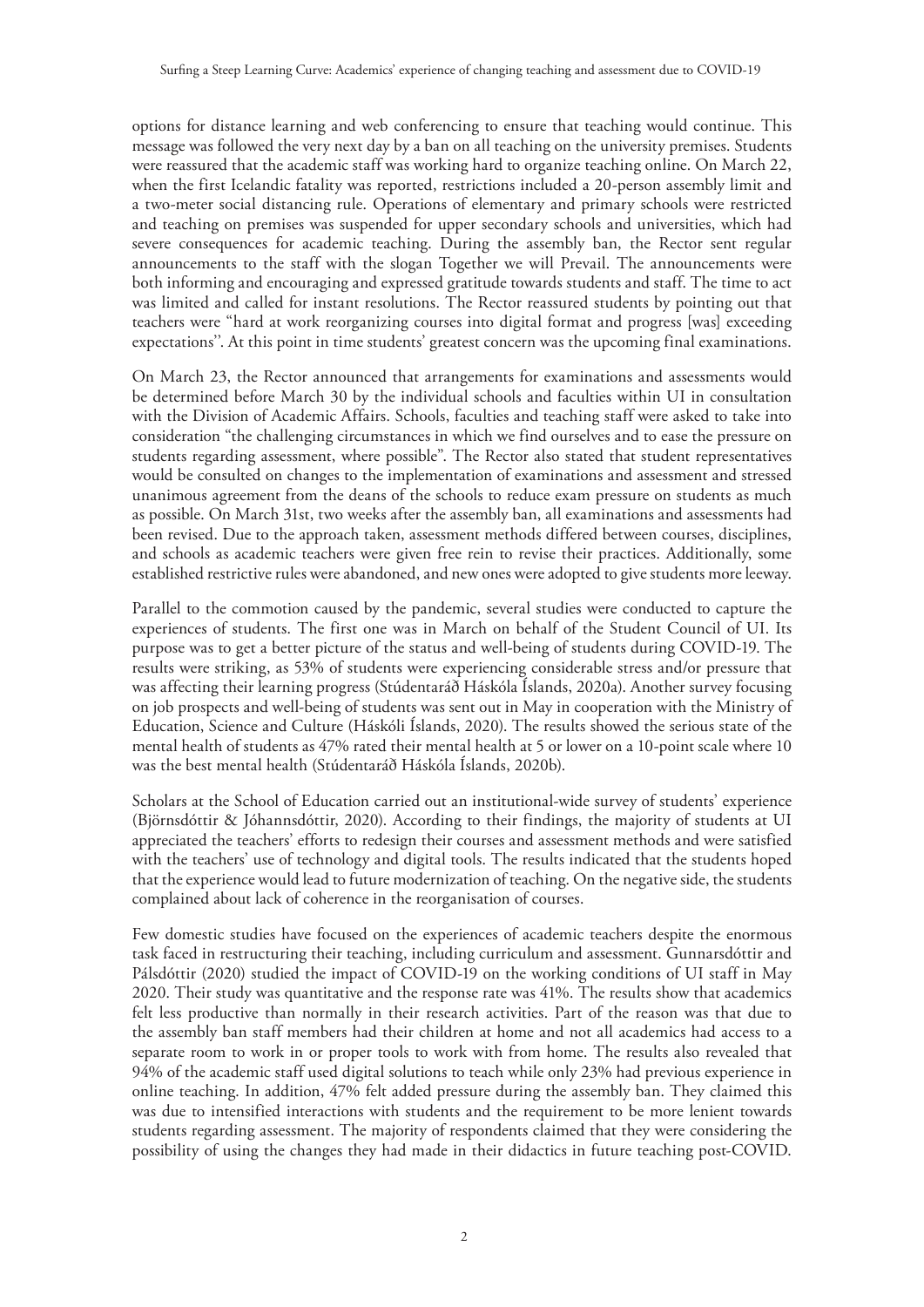The percentage varied between different schools within UI where 48% of the academic staff in the School of Engineering and Natural Sciences and 67% in the School of Health Sciences felt that they were rather likely or very likely to change their teaching methods permanently.

Within a fortnight, most of the UI teachers had to make swift curriculum changes, reconstruct their previously planned assessment and examination practices, learn how to manage new technology, organise online teaching, and adhere to the Rector's insistence of easing pressure on students.

While the studies above provide an overview of the impact of COVID-19 on students and staff, this study is built on an intimate-insider research providing an alternative perspective (Taylor, 2011). The aim of this study is to understand the way academic teachers dealt with the sudden shift in teaching practices during COVID-19 and the challenges accompanying such shifts. This paper addresses this issue by examining the following research questions:

- 1. What were the pedagogical and didactic challenges the academics faced while trying to adjust their teaching to the conditions created by COVID-19?
- 2. How did the alterations made in response to the pandemic impact the teacher-student interactions?
- 3. What are the implications of COVID-19 for academic teaching in the near future?

In order to answer these research questions the study relies on the experiences of three academics at the School of Social Sciences at UI during COVID-19. These academics were at the time attending the UI postgraduate diploma of Teaching Studies for Higher Education. For the sake of clarity, the paper is organized into four main sections. The next section consists of the theoretical background of this research, after which the methodology is presented. The findings section contains the three key themes of the study. The final section discusses the lessons learned along with an outline for future research and concluding remarks.

## **Theoretical background**

In this section, we provide the theoretical insights on which we build this study. We focus on the challenges of online teaching, digital course assessments and moving towards a more student-centred learning approach. While the latter is believed to be more beneficial to the students' learning process, it often requires teachers to take on the role of a reflective practitioner and reconsider previous teaching practices (Schön, 1983).

## **Moving teaching online**

In his announcement to students on March 16th, the UI Rector wrote:

Many aspects of teaching at the University are already digital, e.g. lectures, communication between students and teachers, discussions, assignment submission, assessment and more. Teachers and other University staff will endeavour to introduce you to digital solutions over the next days and weeks and implement new solutions where necessary, not least concerning assessment and final examinations [...] This is a huge challenge that the University is well prepared to face.

While the Rector was trying to reassure the students, the demand for flexibility and technological advancements in higher education (Kukulska-Hulme, 2012) was there well before COVID-19. It had already been claimed that higher education institutions needed to respond to technological development by providing more online learning, online content, and more effective tools to support more flexible learning experiences for students (Educause, 2020). The COVID-19 pandemic, however, threw these demands into rapids.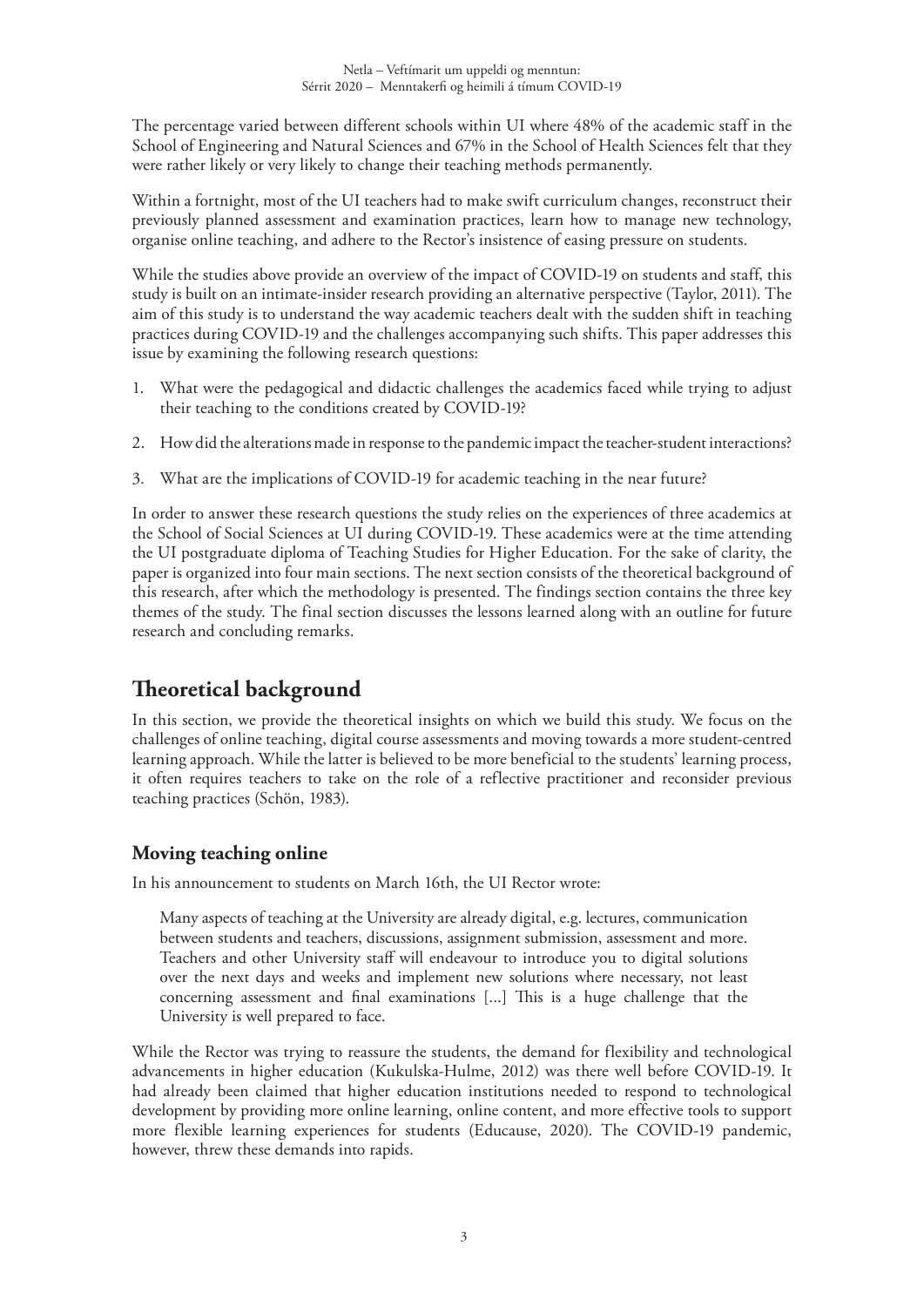Technological developments have made it much easier for teachers and students to interact online in real time (Boettcher & Conrad, 2016). Nevertheless, transforming on-campus teaching to online teaching requires professional development and technical support and assistance in adjusting teaching material (Kebritchi et al., 2017). Teachers must juggle administrative roles (the organization of course material), with pedagogical (teaching methods), social (communication and caring), and technological roles (technical support) (Juan et al., 2011).

Under normal circumstances academic teachers use months to carefully plan and develop the pedagogy of a fully distant learning course in order to ensure its quality (Sigurgeirsdóttir & Jóhannesdóttir, 2020). The focus of this study is, however, on what Hodges et al. (2020) refer to as Emergency Remote Teaching or online teaching that is characterised by an unprecedented and staggering speed.

Academic institutions have invested in Information and Communication Technology (ICT) in the past three decades to support distance learning and more flexible ways of teaching and learning (Kirkup & Kirkwood, 2005). Prior to the pandemic ICTs predominantly played a supporting role rather than leading to radical new learning practices (Haynes et al., 2004; Kirkup & Kirkwood, 2005). COVID-19 has also crystallized that planned digital online teaching and emergency remote teaching (Hodges et al., 2020) are not interchangeable but in fact two different teaching realities. Moreover, another difficulty highlighted by COVID-19 relates to Lloyd (2009) and his claim that technology blurs the boundaries between work and private space as one can be reached anywhere and under any circumstances due to online working arrangements. While the arrangements offer flexibility they also come with a demand for constant availability (Byström et al., 2019) especially when it is known that travelling is kept to a bare minimum and people are encouraged by their governments to stay at home.

Several domestic reports have been made on online teaching. Geirsdóttir et al. (2007) drafted a distant-teaching policy for UI and Þórsteinsdóttir et al. (2007) studied how Icelandic universities organize their distant teaching. The results of these studies show a lack of common policy and clear responsibility for further development and cooperation between different universities and faculties. The results also show that advances in the use of digital tools have mainly been carried out by enthusiastic teachers rather than as a top-down requirement (Þórsteinsdóttir et al., 2007). Online teaching has, for instance, been offered by individual faculties and more holistically at program level at the UI School of Education (Hafsteinsson et al., 2013; Jóhannsdóttir & Jakobsdóttir, 2010). In recent research on teachers' readiness to transform their teaching to online teaching during COVID-19 Guðmundsdóttir and Hathaway (2020) used a four-dimensional model titled PEAT as an analytical tool to categorize teachers' attributes and capacity for teaching online. The dimensions underlying the model are pedagogical (pedagogical knowledge and skills), ethical (online responsibility, critical use of resources and plagiarism), attitudinal (teachers' agentic stance when using technology) and technical (ability to knowledgeable use of software and hardware). Guðmundsdóttir and Hathaway's findings indicated that teachers had positive attitudes towards the challenge of teaching online while focusing more on the technical aspect of online teaching than on the pedagogical aspects with little focus on the ethical dimension of online teaching. Although the teachers in Guðmundsdóttir and Hathaway's (2020) study are teaching at lower school levels, their findings and the analytical model used in the study are a helpful tool in examining the experiences of academic teachers during times of crisis.

#### **Course assessment**

One of the most challenging tasks of moving to online teaching relates to changes in assessment and final examinations (Stödberg, 2012). At UI, assessment practices vary between disciplines and schools (Reglur fyrir Háskóla Íslands nr. 569/2009). The recent policy of the UI on Quality in Teaching and Learning 2018–2021 emphasizes the role of feedback, which is framed within a wider attempt to encourage more formative assessment (Háskóli Íslands, 2018). Assessment practices still lean heavily towards final examinations, where issues of plagiarism are of significant concern (Stuhmcke et al., 2016).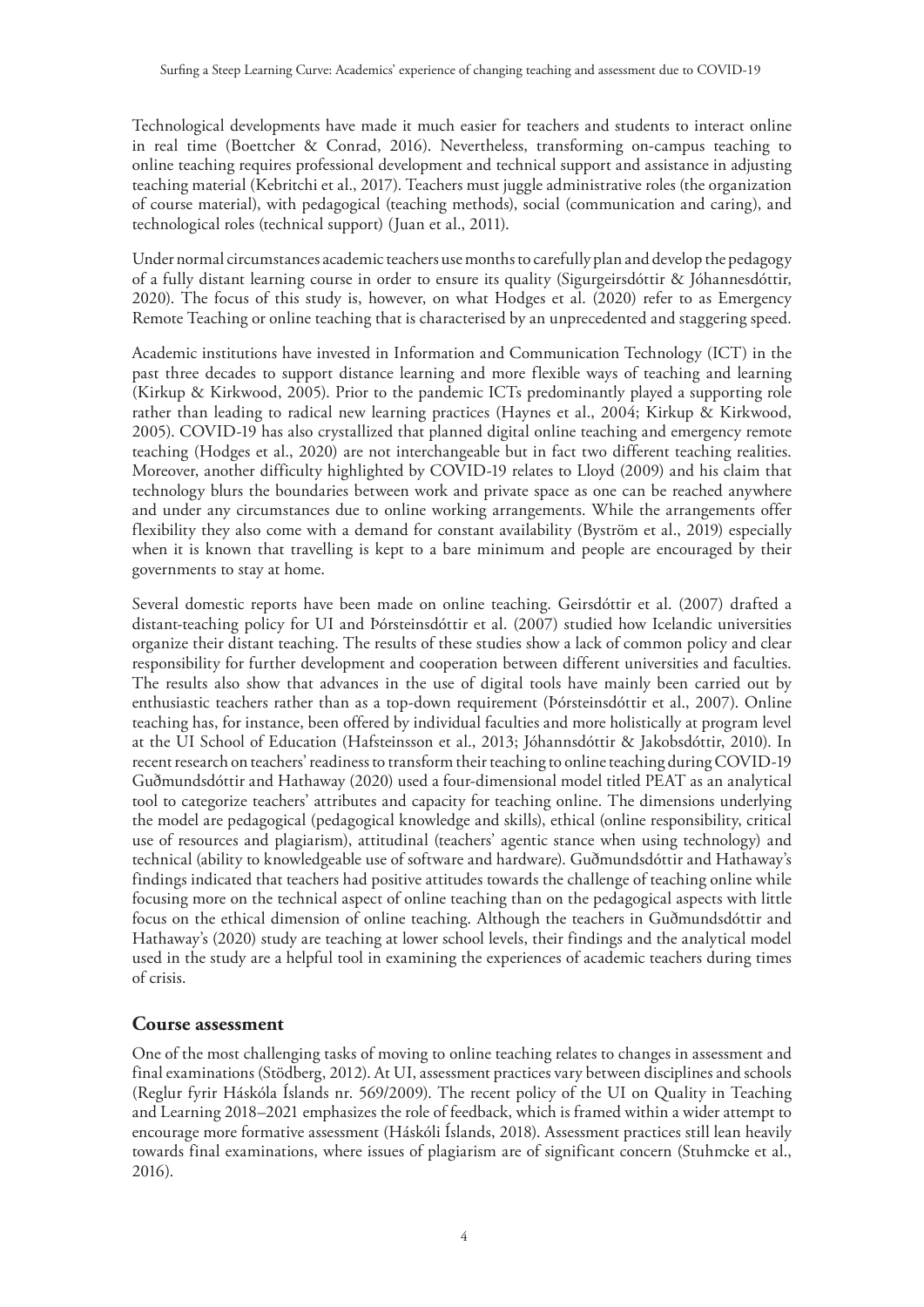Assessment practices within higher education have, in recent decades, become an area of special interest for higher education researchers and developers. Emphasis on learning outcomes, diversity in learning activities, and student-centred approaches have called for assessment practices to evolve (Boud & Falchikov, 2007; Carless, 2015). Due to the centrality of assessment in teaching and learning and its significant influence on the student experience, authors like Boud et al. (2009) have suggested that it is the most significant area for improving the quality of learning.

Nevertheless, changing assessment practices is difficult and such attempts often meet with resistance among teachers (Deneen & Boud, 2014). There are many reasons for teachers' resistance to changing their assessment practices. Those practices are often tightly embedded in disciplinary cultures (Postareff et al., 2012; Yeo & Boman, 2019) they are seen as a part of institutional quality assurance and accountability, they greatly influence students' learning behaviours and they often reveal the power unbalance between students and teachers (Mann, 2008; Weimer, 2002).

## **Student-teacher interaction**

Aside from moving teaching online and redesigning assessment and examination practices, academic teachers were expected to be sensitive to students' needs and feelings due to the pandemic. Studentteacher interaction is an intricate issue. Using a symbolic-interactionist approach to analyse the relations between students and teachers, Ashwin (2012) stresses the complexity of the interactions because of the role teachers see themselves in, teacher identity, students' identity, disciplinary practices and traditions, and institutional culture. Student-teacher interactions are not stable and students and academics may perceive that different positions are available to them depending on their 'teaching' or 'learning' careers, their personal identities, the learning-teaching environment and the disciplinary and institutional settings of the interactions (p. 82).

Various attempts have been made to explore teachers' different pedagogical approaches towards their teaching. Originating alongside research on students' approaches to learning (Entwistle & McCune, 2004; Marton & Booth, 1997) a growing body of research has focused on teachers' approaches to teaching and the connection between those approaches and specific conceptions of teaching. Most studies categorise teachers' approaches as either teacher-centred or student-centred. Teacher-centred teachers frame teaching mainly within the process of transmission of knowledge, while those holding a student-centred approach see teaching as a tool to facilitate student learning or support students' conceptual changes (Biggs, 1999; Kember & Kwan, 2002; Prosser et al., 1999; Samuelowicz & Bain, 2001).

Researchers do not agree on the stability of teachers' approaches to teaching. Kember and Kwan (2002), for example, see them as relatively stable and argue that changing teachers' beliefs requires great effort. Other researchers emphasize both the dynamic nature of the approaches and their contextual sensitivity (Lindblom-Ylänne et al., 2006; Prosser et al., 1999). They argue that conceptual changes can occur as teachers gain experience in teaching (Kugel, 1993) or from changes in the institutional context of teaching (Samuelowicz & Bain, 2001).

In recent decades, higher education discourse and policy have stressed the need for more studentcentred approaches in teaching and learning; something that is emphasized even more by the reliance on online teaching during the COVID-19 pandemic. Those discourses have also been related to neoliberal influences such as the marketization of higher education (White, 2017) and to humanistic educational approaches (Weimer, 2002). Student-centred teaching and learner-centred teaching stress the need for increased student agency and engagement in the learning process. They emphasize openness, inclusiveness, and support of students, which result from institutional practices and from meeting students with care and kindness in the classroom (Clegg & Rowland, 2010; Mann, 2008). Advocates for learner-centred approaches also claim that the move from teacher-centred to student-centred approaches requires redistributing the balance of power in the student-teacher relation, emphasizing more cooperative relations between students and teachers and thus changing the traditional role of the teacher and levelling out traditional hierarchies (Klemenčič, 2021; Mann, 2008; Weimer, 2002).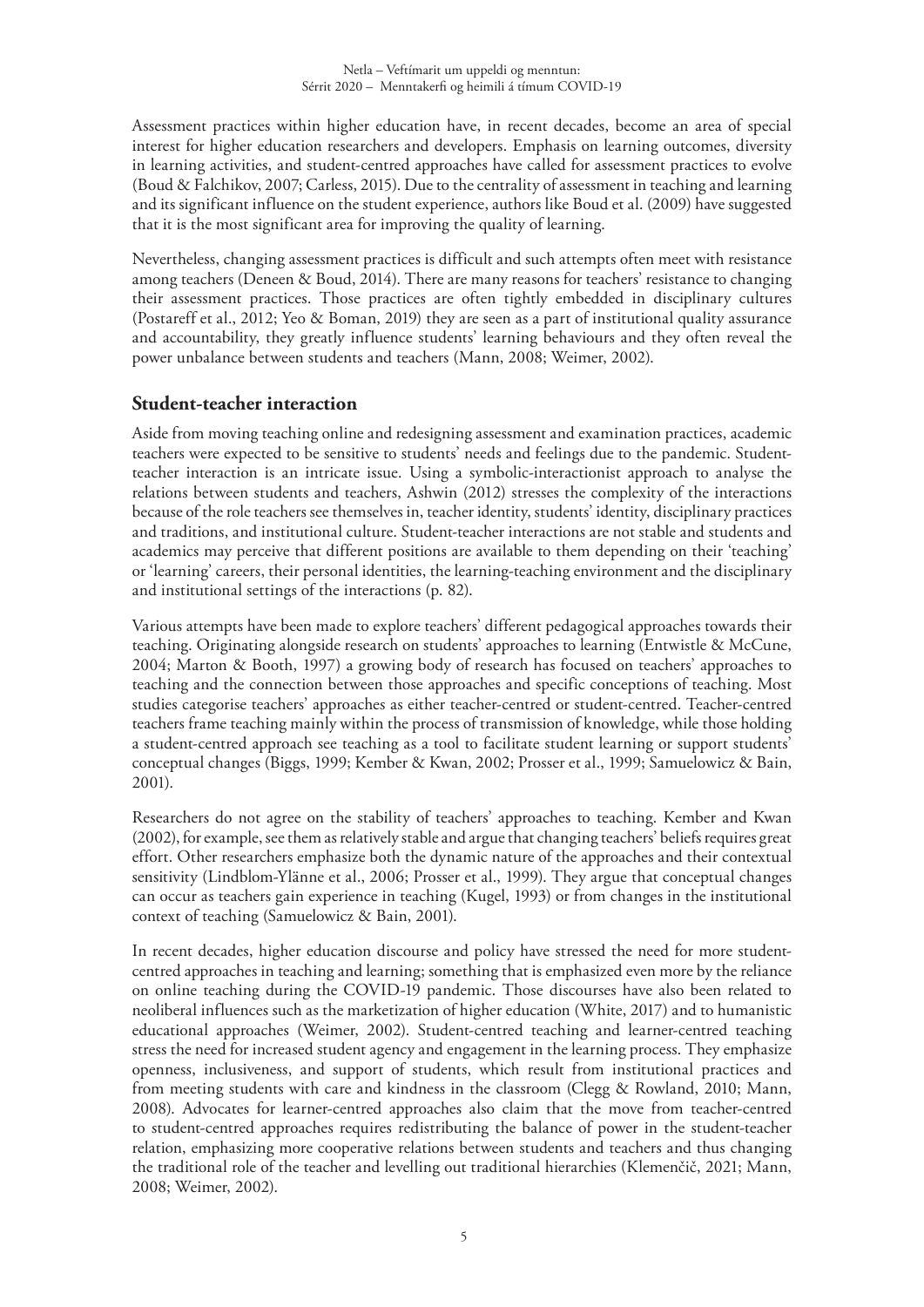## **Teachers' professional development**

Requirements for teaching competence and more scholarly practices in teaching have been embedded into policies, professional frameworks, leadership responsibilities, and quality systems (Gibbs, 2013; Stensaker et al., 2017). To meet the demand for increased professionalization in teaching, various forms of academic development services and activities have been established within higher education institutions. While the structure and focus of academic development offerings may vary between institutions (Bamber et al., 2009), the reflective practitioner is the major model for continuing professional development at the micro level (Ashwin et al., 2015). The idea of the reflective practitioner refers to a process where practitioners reflect and learn from their own experiences in order to develop their pedagogical ideas and approaches (Schön, 1983). Both formal and informal activities can promote professional learning (Van Waes et al., 2016). Reflections on teaching can take place informally in, for example, what Roxå and Mårtensson (2009) refer to as significant conversations within significant networks, where teachers have private discussions with a small group of colleagues that provide the foundation for conceptual development and learning. Such networks provide the space for a dialogue that is the prerequisite for development and change (Elmgren & Henriksson, 2014). Significant conversations can provide participants with new ideas, inform their understanding of teaching, and be a place where professional and emotional support is offered (Pataraia et al., 2014; Rienties & Hosein, 2015). Handal (1999) claims that due to university teachers' lack of formal teacher training, constructive and critical dialogue on teaching and learning is an essential part of increased professionalism in teaching. To engage in a meaningful dialogue, teachers need to be able to analytically and critically review their teaching practices, preferably with a critical friend, defined as "a person whose views you care about and (may) listen to and follow" (Handal, 1999, p. 8). As critical friends the teachers are able to share anxieties and enthusiasm about their positions as teachers and the challenges, difficulties and strategies they encounter. Such conversations are often formally introduced within pedagogical courses for academics to promote criticality of current practices and develop teachers' conceptions of teaching (Brookfield, 1995) and have been found to be successful (Rodgers et al., 2014).

## **Methodology**

The data for the study derive from the experiences of three academics in Social Sciences who were at the time participating in a post-graduate diploma on higher education at UI. They were, therefore, in the unprecedented role of simultaneously teaching and learning during COVID-19. The course the academics were attending is titled Assessment and Feedback. Its aim was to facilitate academic teachers' critical reflection on their own courses. Due to the pandemic the second part of the course was taught online and the course assessment was adjusted with the option of writing about teaching experiences at times of COVID-19. The role of the supervisor of the course, and fourth author of this paper, was to act as a facilitator and to introduce structures to support the professional learning processes of the three academic teachers. Thus, all four authors were involved in an emergency remote teaching learning process during the spring semester of 2020 (Hodges et al., 2020) as individual teachers and, for the three academics, also as students in the post-graduate diploma.

In a previous course towards this diploma, the three teachers had been working on an approach related to a model called lesson study (Cerbin & Kopp, 2006; Watanabe, 2002) which entails participant observation followed by collegial discussions (also, Donelly, 2007). Herein, the significant network of the three academics was first created. The approach proved successful and the academics all felt that they gained from it. Not only was it very effective in terms of enhancing reflectivity, awareness and comparison, it also brought positive emotional results by providing a free and safe space which permitted these colleagues to act as critical friends. A characteristic of a critical friend is, on the one hand, a friendship built on trust and support and, on the other, peer criticism based on analysis and assessment and shared personal reflections (Handal[, 1999; Wennergren, 2016](https://www.tandfonline.com/doi/full/10.1080/09650792.2015.1058170?casa_token=j1tpNzjlbn8AAAAA%3A2p1ocvn6tXIfz-Lm3gRbWTqu1YQT2IeNxwuqPlN-QYybsQjaE3g0WZMJPEGR0gSd2kEDYnDOI5QN)).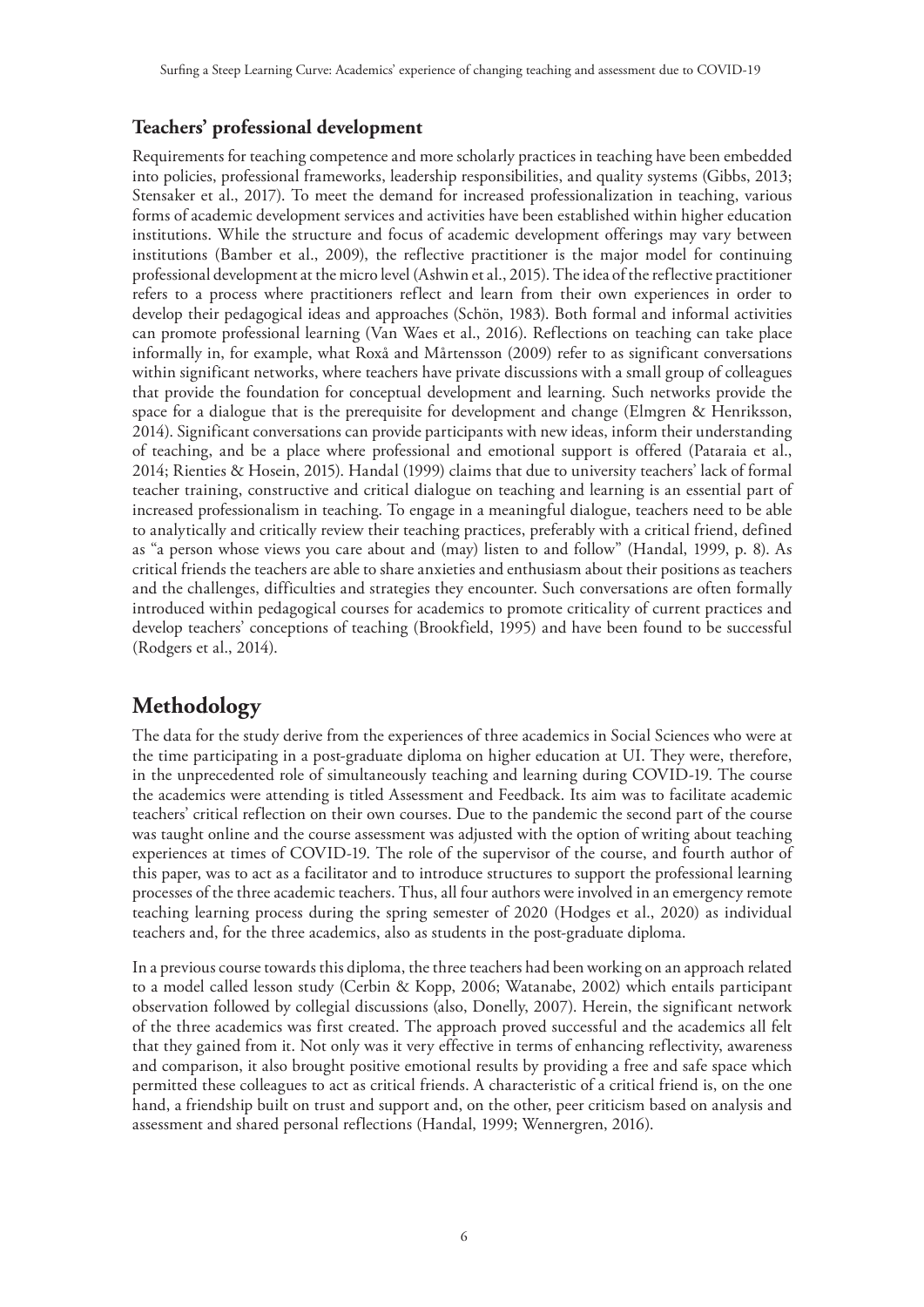The primary data for this study derive from Q&A which was part of the course assessment in the post-graduate diploma, personal notes and reflections of the three academic teachers participating in the post-graduate diploma as well as shadowing logs produced while conducting classroom observations. The Q&A entailed a face-to-face session with the three academic teachers taking rotating roles of interviewer, respondent and amanuensis. The interview framework consisted of the following common set of questions, which revolved around the changes that had been implemented during the emergency remote teaching. More specifically we asked: In what manner was the teaching and assessment altered due to COVID-19? What technology and tools were used for teaching and interaction with students? What changes were implemented and how did the students react? What proved to be successful and what were the hiccups and drawbacks? What is the lesson to be learned that could affect future teaching? The answers were, therefore, built on the personal experiences of the teachers and their understanding of the student experience as it emerged from their interactions during online teaching and frequent email communication. The notes of these interviews were then shared, and alterations were made by individuals reflecting on their own text. These questions were further elaborated and probed upon by the academics themselves functioning as critical friends. They took notes and applied their learning to their courses while supported by each other and their supervisor. In this paper, the three academics and their supervisor reflect more extensively on these notes, barely half a year later. The notes were analysed individually by means of thematic analysis (Creswell, 2013) and discussed in group sessions in which the three teachers and the supervisor took part.

Secondary materials considered in this study are interactions and e-mails from students, the midterm student evaluations (SET), which the teachers interpreted in light of their personal knowledge of the student population and the course, and emails sent by the Rector of UI during the spring semester 2020. These emails were sent in order to keep academic staff and students informed on the impact of the pandemic within the university. The emails were sent between February 27 and April 30 and are available on the UI website.

### **The courses**

The teaching contexts of the three teachers varied. The student number and the courses differed quantitatively with a larger number of students in sociology and fewer in anthropology and information science. The geographical location of the students also differed in accordance with the percentages of registered distant students. In anthropology many students were living abroad, even in other continents. Finally, there were differences in the students' living conditions which emerged during online teaching and interactions. An overview of the course demographics is presented in Table 1.

| Department             |     | Course size Students' age range Program level |                               | Distance learning<br>students |
|------------------------|-----|-----------------------------------------------|-------------------------------|-------------------------------|
| Sociology              | 120 | $22 - 52$                                     | undergraduate                 | $0\%$                         |
| Anthropology           | 24  | $27 - 70$                                     | graduate and<br>undergraduate | 40%                           |
| Information Science 14 |     | $28 - 61$                                     | graduate                      | 60%                           |

**Table 1.** Course demographics

Another difference was the amount of experience the three academics had in online teaching. In the sociology department, online teaching did not form part of teaching practices before the pandemic; while in information science, simultaneous online and on-campus teaching had been practised for years. Anthropology was situated somewhere in the middle, having the option of online learning, but with an emphasis on maintaining the bulk of teaching activities and communication on-campus.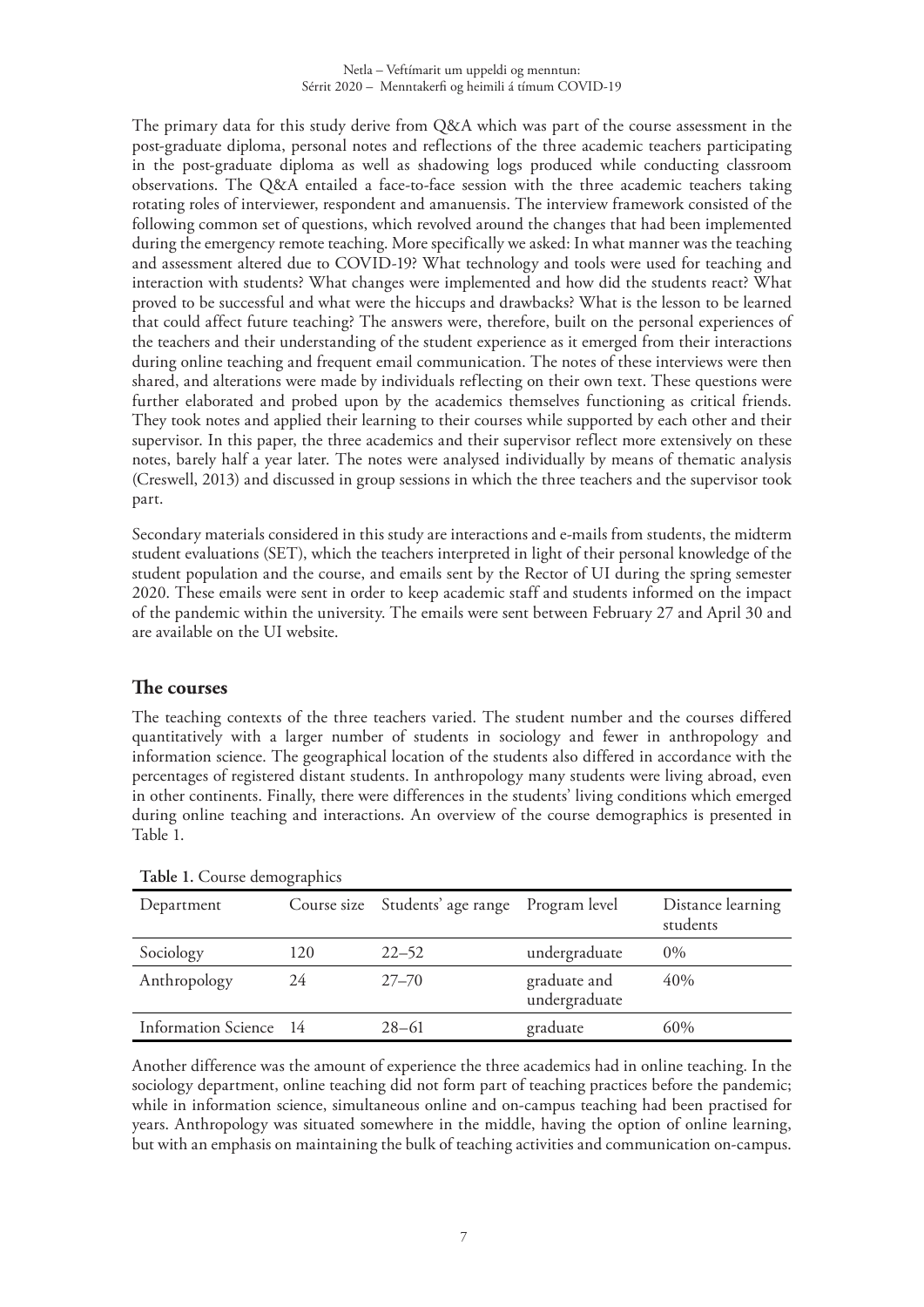Distant anthropology students formed almost half of the student population but the teaching methods were not much constructed around their needs. Students could access recorded lectures and participate in discussion boards via an online forum.

Another difference concerned assignments. In the case of the anthropology course, being strongly focused on in-class activities, attendance and participation carried much weight in the course assessment. The assessment was based on weekly short memos, a final essay and an in-class workshop or online forum for distance students. In information science, all students were expected to participate in three on-campus modules. Also, part of the assessment was a group project in which students would visit different organizations, conduct interviews and perform an evaluation. In the sociology course, there was a strong emphasis on preparing students for the final written exam. Two group assignments, two research reports based on SPSS analyses, formed the remainder of the course assessment.

## **The participants**

The three academic teachers participating in the post-graduate diploma share some common ground. They are all relatively young teachers within the School of Social Sciences, each with around a decade of teaching experience. In the spring of 2020, each of them was expected to autonomously make decisions about the courses they were teaching and, thus, freely elaborate and implement changes in terms of teaching activities, assignments, deadlines, and interaction/communication with the students. Within this common ground, there are also differences between the three teachers. They are engaged in different disciplines within the multifaceted worlds of Social Sciences and are part of different faculties.

The fourth participant of this study, the supervisory facilitator, had a dual role as well. As a teacher in the Assessment and Feedback course she faced pedagogical challenges of altering her teaching practices. As an academic developer she was supporting a group of teachers (15 in total) from different schools and faculties of UI in their efforts to change their teaching strategies due to the pandemic. Her role in this study is, therefore, both participatory and pedagogical.

It is worth mentioning that when working on the collective project for the Assessment and Feedback course and when rereading the notes for this paper, a series of general themes and reflections appeared as uniting the four authors despite the differences listed above. The intertwining of commonality and shared experiences during the COVID-19 outbreak with the specificity of each individual teacher, their affiliations, and the courses they taught created a stimulating environment for sharing common ground, challenges and the different approaches and solutions adopted to cope with various impacts of COVID-19.

## **Ethical issues and the limitations of this study**

From the beginning of this research it was clear that the setting was going to be both a strength and a limitation. This research was conducted at the UI by three teachers studying their own personal courses and individual ways of coping with the impacts of COVID-19 on their teaching practices. The small number of courses being studied and the social network of the three teachers helped in the research process.

Familiarity with the research topic is an advantage as it may help to have former knowledge of the circumstances being studied. Nevertheless, in an intimate-insider research as done in this study, the researchers need to be reflective in taking their own beliefs, experiences and values into account (Esterberg, 2002; Taylor, 2011). The position of the researchers in relation to COVID-19 responses within different departments, courses and among the courses under study may have impacted the research process and the analytic stance (Berger, 2015). In qualitative research the researchers become tools in the research process (Creswell, 2013; Jóhannesson, 2006). While the researchers may have an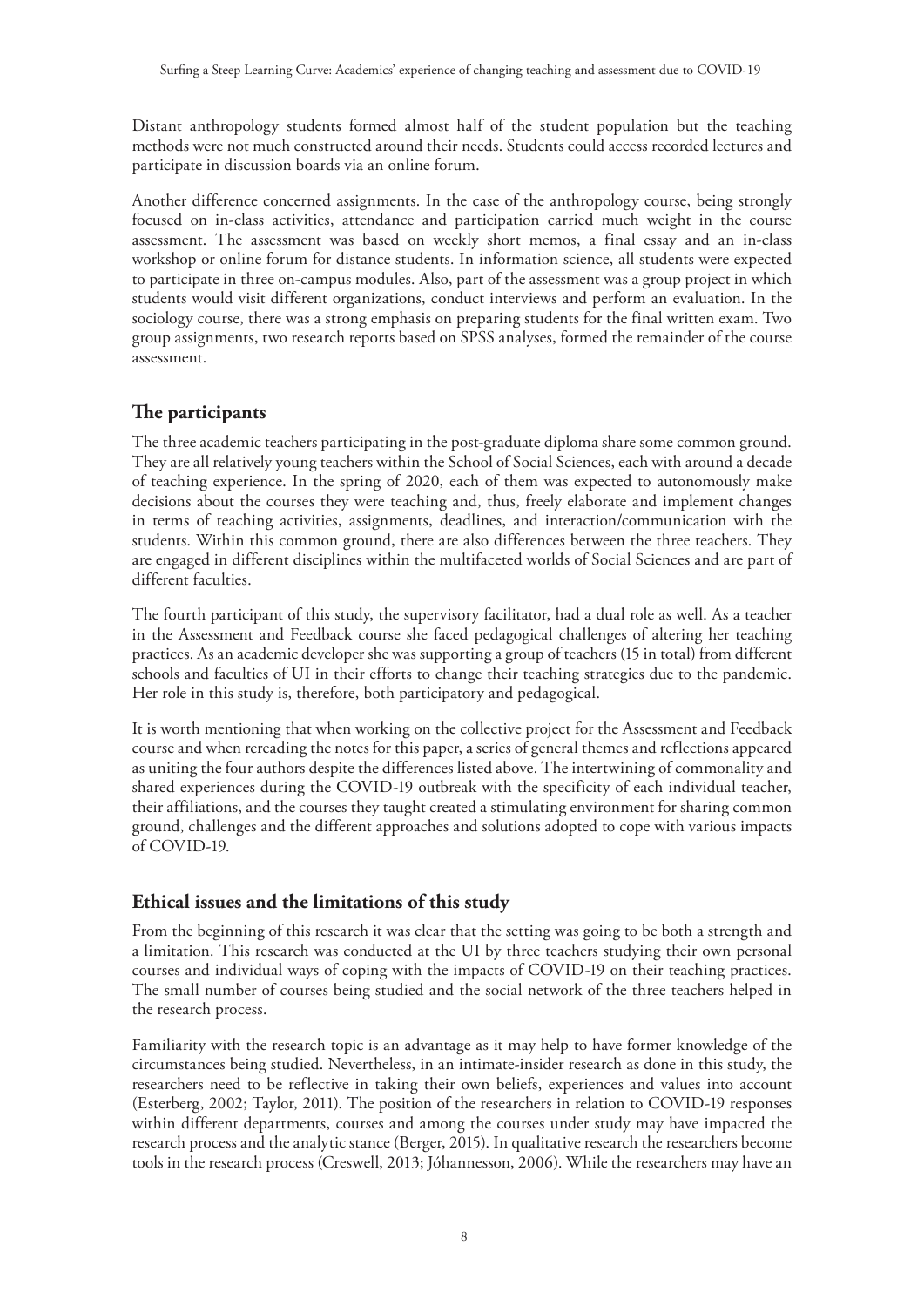opinion on the subject being studied, or even some idea of the right answers to their own questions, writing notes, repeatedly reviewing the data gathering and analysis and seeking peer consultation helps correct biases. The use of a critical friend as a method for this study adds to the validity of the analysis. It is also helpful for the validity of the research to obtain distance from the data and analysis for a while and return back some time later after the original analysis as done in this study.

Anonymity protects the identity of individuals or settings from being known (Esterberg, 2002). Even if the courses that are part of the data collected for this study may be related to the authors of this paper, it was considered appropriate not to name individual courses and to protect the student population by not revealing their particular age, sex or residence. They are referred to as a group of students of a certain age range within each course, of which a certain percentage is registered as distance students.

## **Findings**

Moving to online teaching requires a series of adjustments regarding technical, attitudinal, pedagogical and ethical aspects of teaching (Guðmundsdóttir & Hathaway, 2020). Transforming on-campus teaching into online teaching meant getting familiar with new computer programs and learning platforms such as Canvas Studio, Zoom, Teams, and Inspera. Not all of these platforms were completely unknown to the teachers. Sharing personal knowledge and experience about new programs and platforms with the critical friends (Handal, [1999; Wennergren, 2016\)](https://www.tandfonline.com/doi/full/10.1080/09650792.2015.1058170?casa_token=j1tpNzjlbn8AAAAA%3A2p1ocvn6tXIfz-Lm3gRbWTqu1YQT2IeNxwuqPlN-QYybsQjaE3g0WZMJPEGR0gSd2kEDYnDOI5QN) reduced the difficulties that many academic teachers encountered due to the pandemic when implementing adjustments without proper training and support (Kebritchi et al., 2017).

Panopto was already well integrated into the teaching system and the academic teachers had previous experience using it. Up to this point, Panopto had mainly been used as a supportive tool to record on-campus course sessions (Kirkup & Kirkwood, 2005). Using Panopto in a different mode when recording at home had its limitations which pushed the teachers to switch to alternative platforms. The experience with Canvas Studio revealed itself quite successful. This newly introduced system was considered much more user-friendly than Panopto. It gave the teachers the perception of having more agency in their teaching, fostering flexibility and creativity (Guðmundsdóttir & Hathaway, 2020). Instead of giving distant students access to captured classroom recordings, all students had the same access to predefined short recordings with a specific focus. In the student evaluations (SET) students expressed their appreciation of the new format as they could then choose certain themes from the study material and organize their time better.

One of the unexpected positive sides of teaching online was the fact that the boundaries of time and location were more flexible. This contributed to a more equal participation between distant and oncampus students. Distance students became more visible and were able to participate in the lessons to a fuller extent than before. Now they claimed a spot in Zoom or Teams meetings, one exactly as large as the others on the screen, which meant that they could enjoy the teaching experience at the same level and were more included and actively involved than ever before.

Teaching through Zoom or Teams required additional organisation as these were new platforms for instruction. This often resulted in inventiveness to compensate for lack of familiarity. The teachers had to learn and familiarize themselves with these programs. Among the experiments carried out on Teams was when one of the teachers invited a guest lecturer to participate in a two-person meeting. This was the first formal teaching experience of the guest lecturer, so they decided not to invite the students to participate in the meeting but to record it and then share it on the student platform. This example suggests that it would have been preferable to invite students to participate in the online meeting in order to boost the discussion between students and the lecturer. In another instance one of the teachers planned to watch a 54-minute movie using Zoom with the intention of discussing the movie afterwards. This teacher did not know how to share the audio through the share screen mode. Instead of throwing in the towel the teacher opted for a quick escamotage and used two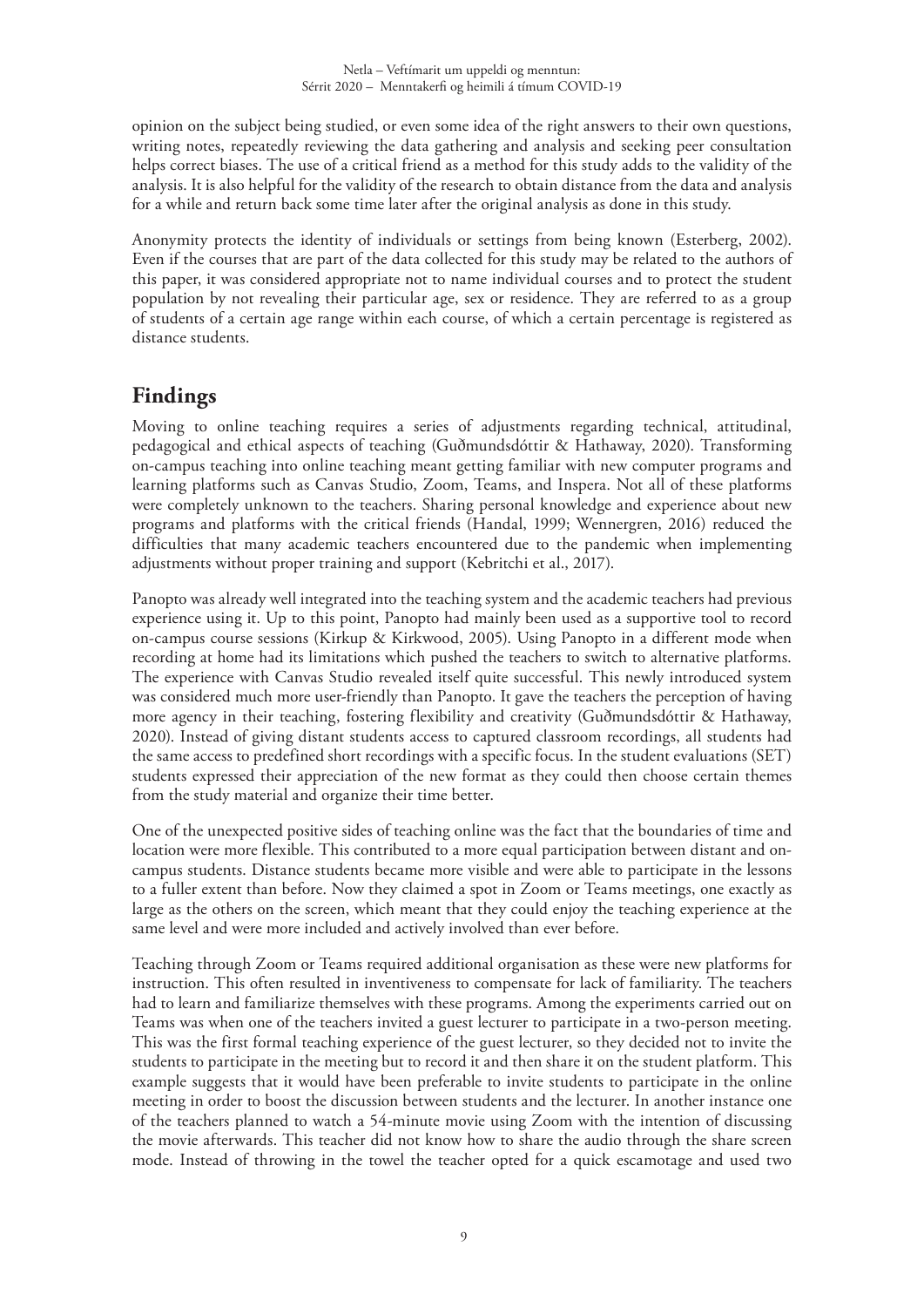computer screens, broadcasting the movie on one and sharing it with the students via webcam. The class watched the whole movie and the discussion afterwards was deemed successful in the teacherstudent interactions.

Still, the three teachers all missed the physical presence of the students in class and the instant feedback and eye-contact with students. This was partly compensated for by using Zoom or Teams which enabled direct communication between teachers and students. The teachers found it easier to communicate their course material to the students and were happier to interact with an audience, while the students appreciated the visual contact and interaction with fellow students and their teachers. When asked during online discussion in class whether the students preferred online teaching over on-campus teaching, many of the on-campus students revealed that they missed the in-class interactions, that they were tired of being at home, and that their student apartments seemed to be getting smaller every day. According to the students, on-campus teaching could not easily be replaced but they seemed to realise that there was little to be done about COVID-19 and seemed grateful for getting any kind of instruction. This is in line with the findings of Björnsdóttir & Jóhannsdóttir (2020) where the majority of students at UI appreciated the teachers' efforts to redesign their courses.

One of the pedagogical challenges was to organize and carry out effective interaction and discussions using Zoom and Teams. This proved to be even more demanding than on-campus teaching. There was a tendency for a small group of students to dominate the conversation by continuously asking questions, while others chose to stay invisible, preferring to just listen in instead of actively participating. All three teachers offered the students the opportunity to request personal Zoom or Teams conversations, but this option was only occasionally used. Thus, while supporting the findings that the distance between teacher and student decreases through the digital format of the teaching (e.g., Boettcher & Conrad, 2016), our experience also highlights a more complex situation. Individual students were still quite reluctant to contact the teacher in person; instead, requesting a meeting with a small group of students at the same time was more popular, and both teachers and students experienced these small digital group sessions to be fruitful and enjoyable.

## **Rethinking assessment in the eye of the storm**

Following the Rector's instructions in an email on March 31 all three teachers tried to uphold the original course assessment as well as they could because they believed that drastic changes in this context would increase feelings of insecurity among the students. While initially they were considering the possibility of reducing feedback on assignments to lighten the teaching workload, the teachers realized that this was not a viable option as the students appeared to need more encouragement than usual. They also decided to revise their assessment guidelines by extending deadlines and granting further extensions when those deadlines could not be met. This shift in teachers' attitudes towards a more student-centred approach in teaching (e.g., Biggs, 1999; Kember & Kwan, 2002) was generally experienced as helpful by the students, some of whom had difficulties in making the deadlines as their private lives were also calling for reorganisation and adjustment. The actions taken included lowering the requirements concerning the quality of assignments, prioritizing formative assessment to help students complete the course and providing more positive and encouraging feedback than they would have received under normal circumstances.

In the sociology course the assignments were simplified as an outreach to the students. Nevertheless, not all students appreciated the adjustments or experienced them as beneficial. In their correspondence to the teacher, several students signalled that the adjusted assignment was "really difficult" and not "what they were used to". This may indicate that the students felt insecure and were clinging onto the stability of their studies. Other attempts to change assessments, as in information science, turned out to be more successful. Usual on-site visits or on-campus activities were transformed to online teaching or other forms of digital interactions. The quality of the students' reports exceeded the expectations of the teacher. However, despite the extraordinary efforts of the students in information science, on-site contacts and the teacher, it was hard to get around the fact that the visual aspects of the experience were missing.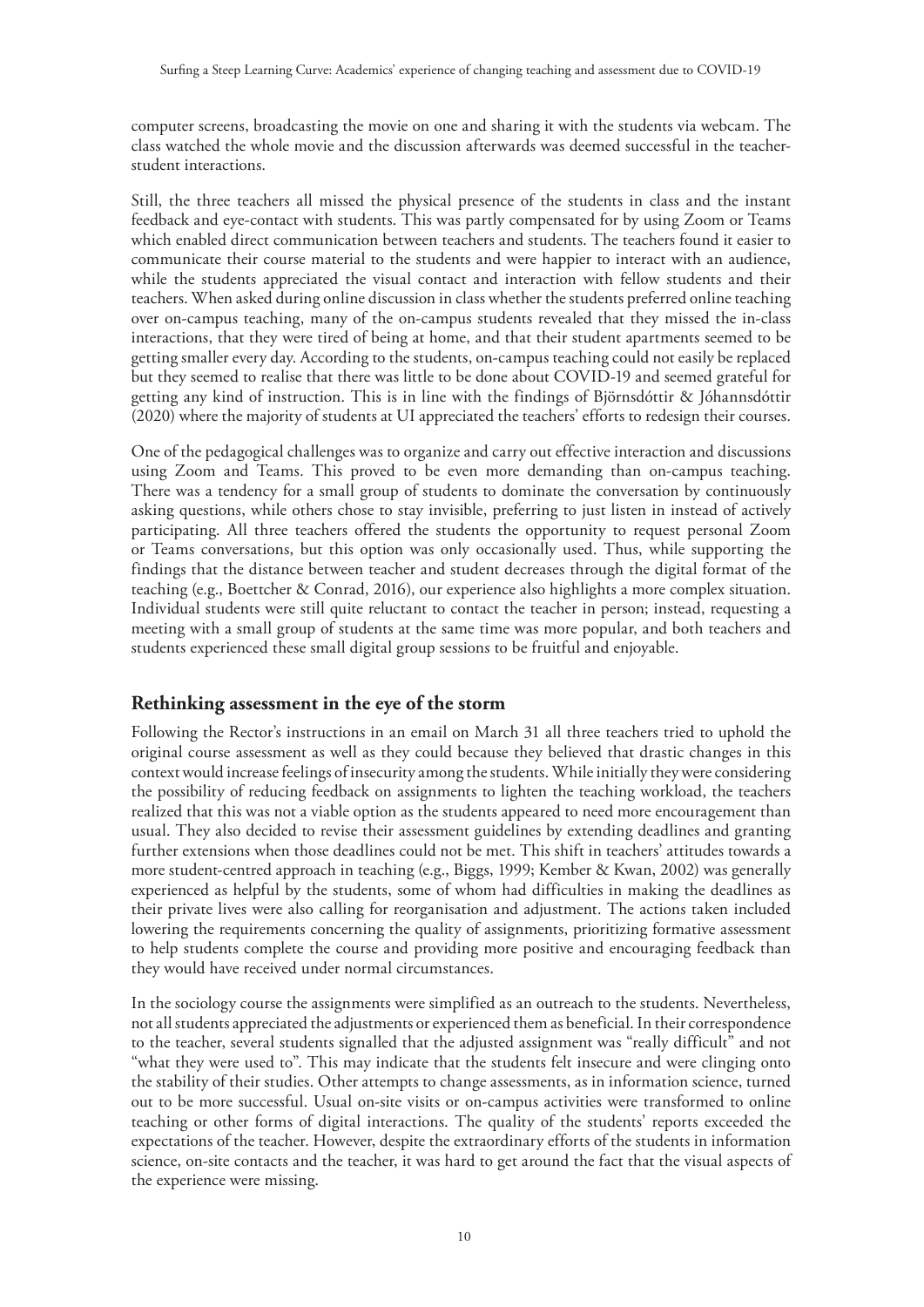More interruptive and defining for the course assessments, however, was the Rector's announcement on the 23rd of March, installing a new set of rules regarding final examinations. This was done to "eliminate the uncertainty that [might] be a source of stress to the students". One of the adjustments was that specific faculty rules requiring students to achieve a minimum grade in the final exam and course projects did not apply in the 2020 spring semester and the weighted average grade for all course components was accepted as the final grade. This rule also applied to examinations retaken from the fall 2019 semester. The fact that a minimum grade of 5.0 for each course component was no longer required meant that the student achievement of the learning outcomes could no longer be ensured in some cases. Students who, under normal circumstances, would not have passed the course requirements, did so during COVID-19 despite weak or failing grades. Students who used 50% additional exam time or more or blamed the Inspera program for not shutting down on them. Such developments left the teachers slightly disillusioned regarding final examinations and raised ethical questions regarding the reliability and validity of the assessment (Guðmundsdóttir & Hathaway, 2020). Nevertheless, the vast majority of students did very well in the examinations which undeniably was a positive general outcome.

## **We are all in this together: Interacting with care**

The pandemic increased the amount of emails and influenced the way teachers and students communicated and related to each other. The Rector set the tone in the beginning of March by asking the staff and students to "look out for one another, encourage people to go home if they appear to be ill, and take particular care to look out for people who have no support network in Iceland". The teachers responded with a similar tone in their announcements and increased online communication with the students. The interactions were, therefore, more receptive to students' needs (Clegg & Rowland, 2010) and demonstrated a caring approach that emphasized the well-being of the students and their families. Announcements were often opened with sentences such as "Now that we have survived our first COVID weeks, I hope you and your family are doing well", and/or concluded with the invitation to "stay healthy and take good care of yourselves and your loved ones". The students replicated this friendlier and more personal tone in their interactions with the teachers.

The three teachers found themselves in a position between a rock and a hard place. They felt responsible for the well-being of the students and their successful completion of the courses. However, this was sometimes at the expense of their own well-being. This ambivalent situation was recognized by the Rector in a message from March 27th.

Now the weekend is almost here and many of us will be able to relax with our loved ones. Nevertheless, many will still be hard at work and some are dealing with anxiety. It is important to ask for support, as well as supporting those who are closest to you. We must look out for one another and remember that our mental wellbeing is essential if we are to weather this storm. Let us also not forget that these times will pass. We must stand united and together we will prevail.

The feeling of loneliness and the anxiety related to health risks and isolation in lockdown was a shared teaching and learning experience. Acting as critical friends helped the three teachers cope with the challenges they encountered (Handal, 1999). They strived to endure what they considered a temporary situation by applying Emergency Remote Teaching (Hodges et al., 2020) in an attempt to finish their courses without failing the students. This overall situation triggered stress, but created closer proximity and partly lowered the hierarchies characterizing the university environment, both between students and teachers and between distant and on-campus students (Klemenčič, 2021; Weimer, 2002). As highlighted by previous research (e.g., Byström et al. 2019; Loyd, 2009) ICTs blurred the separation between public and private space and roles. While on-campus lectures and online discussion forums allowed students and teachers to maintain a strategic presentation of the self (Goffman, 1959), Teams and Zoom opened a window into the intimate space of their homes. The personal life of individuals that had previously been kept at a safe distance from the eyes of outsiders was all at once exposed to their gazes.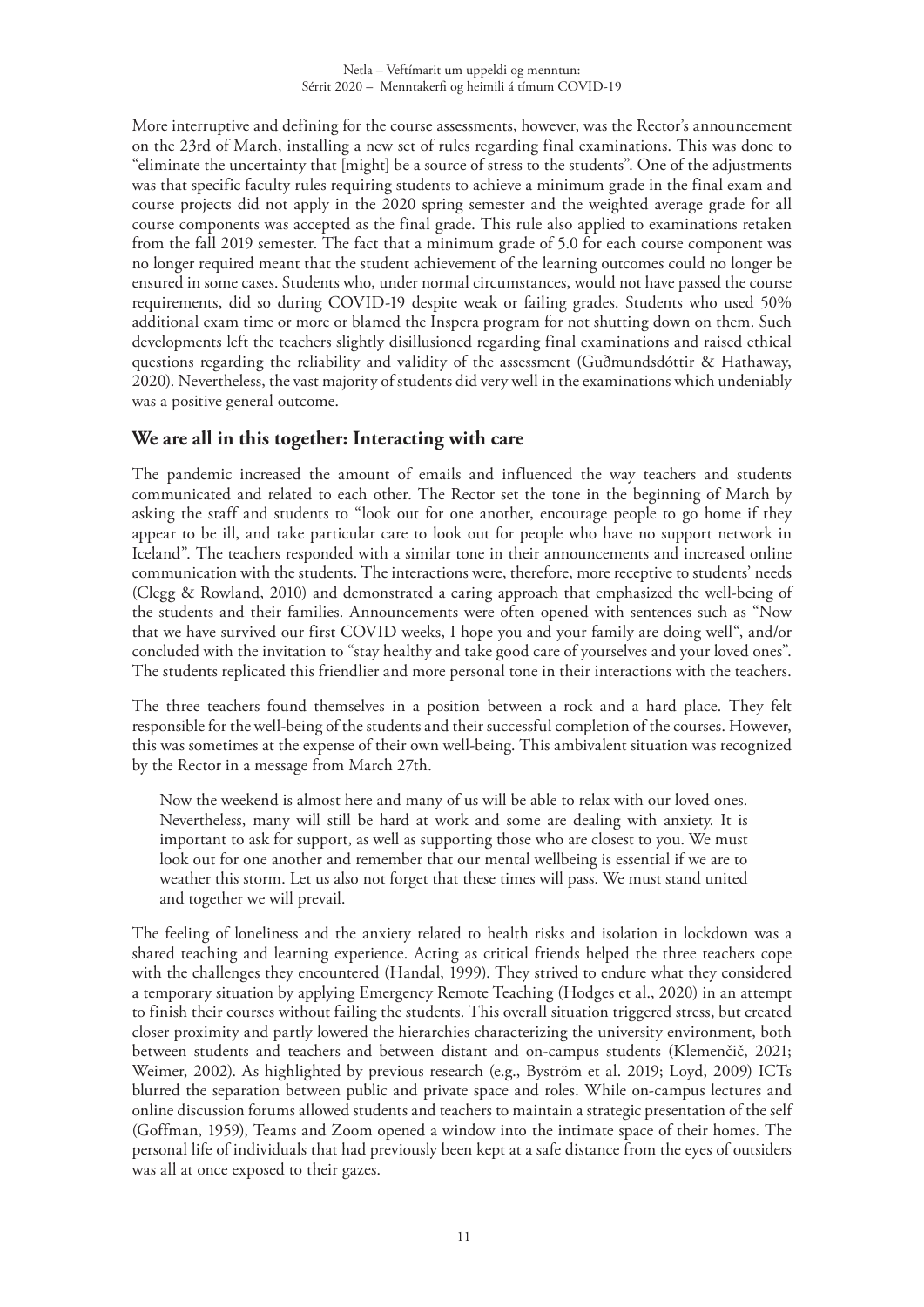## **Discussion and conclusion**

In this paper, we set out to shed light on the way academic teachers dealt with the sudden shift in teaching practices during COVID-19 and the challenges accompanying such shifts.

The first research question addressed the pedagogical and didactic challenges the academics faced while trying to adjust their teaching to the conditions created by COVID-19. The findings revealed that the experience was similar to what Guðmundsdóttir and Hathaway (2020) discovered in the sense that the teachers did not find it too difficult to deal with the technological aspect of online teaching. The three teachers were pushed out of their comfort zone in terms of the use of technology, which under normal circumstances had been mainly used as a supportive tool to record on-campus course sessions (Kirkup & Kirkwood, 2005). Experimentation with alternative platforms and didactic methods gave the teachers the perception of having more agency in their teaching, fostering flexibility and creativity (Guðmundsdóttir & Hathaway, 2020) needed to cope with this emergency situation.

Differently from the findings of Guðmundsdóttir and Hathaway (2020), however, our study highlights how, in the switch to online teaching, the teachers also focused on pedagogical aspects and on the ethical dimension. From the pedagogical perspective, the changes were quite challenging and can best be described as attempts to quickly move on-campus designs to an online format, without the planning and development necessary to ensure the quality of a distance learning course (Sigurgeirsdóttir & Jóhannesdóttir, 2020). Thus, this kind of emergency remote teaching (Hodges et al., 2020) bears little resemblance to carefully planned course design in online teaching (Jóhannsdóttir & Jakobsdóttir, 2010). The teachers' attempts to redesign teaching and assessment proved to be only partly successful, although students in general showed appreciation and understanding of the situation (Björnsdóttir & Jóhannsdóttir, 2020). There were victories but also mistakes and hiccups due to the lack of time and planning. This demonstrates the need for pedagogically sound methods in curriculum design. The question is then whether and to which degree all on-campus teaching activities can be organised online (Geirsdóttir et al., 2007; Hafsteinsson et al., 2013). The study highlights that on-campus in-class activities and the physical, embodied dimension of the teaching/ learning experience cannot and should not be fully replaced. There is some added value in what a student jokingly called the "world of the flesh" (kjötheimur in Icelandic), referring to the physical world with the presence of people in the flesh that no technology can reproduce yet.

In their attempts to respond to the Rector's requirements, the three teachers implemented changes in their assessment practices. Some of these changes raised ethical questions (Guðmundsdóttir & Hathaway, 2020) and challenges (Deneen & Boud, 2014; Stödberg, 2012) as the teachers felt that the quality of certain aspects of the courses could no longer be ensured. At the same time, the need for more formative and encouraging feedback was met by the teachers by leaning towards more studentcentred practices (Boud & Falchikov, 2007; Carless, 2015).

This angle connects to the second research question, which revolves around the impact of COVID-19 on the teacher-student interactions. The findings reveal that as the teachers became learners trying to manage new methods and technologies, their authoritative stance decreased. This enhanced student participation and the understanding of teacher efforts increased (Björnsdóttir & Jóhannsdóttir, 2020). It also made teachers more sensitive to students' circumstances and more responsive to their needs. This process was further intensified by the use of technology as Teams and Zoom opened up a window into the intimate space of both students and teachers. As a result, the relationship between distance learner students, on-campus students and teachers changed. Previously, teaching methods had not been much constructed around distance student needs but rather maintained the distance students at the margins of the courses. The switch to an exclusively online mode of teaching produced more equal participation between distance and on-campus students. Also, the findings show that the experience of COVID-19 affected student-teacher relations. The teachers moved towards more student-centred approaches which, in turn, increased students' agency (Klemenčič, 2021; Mann,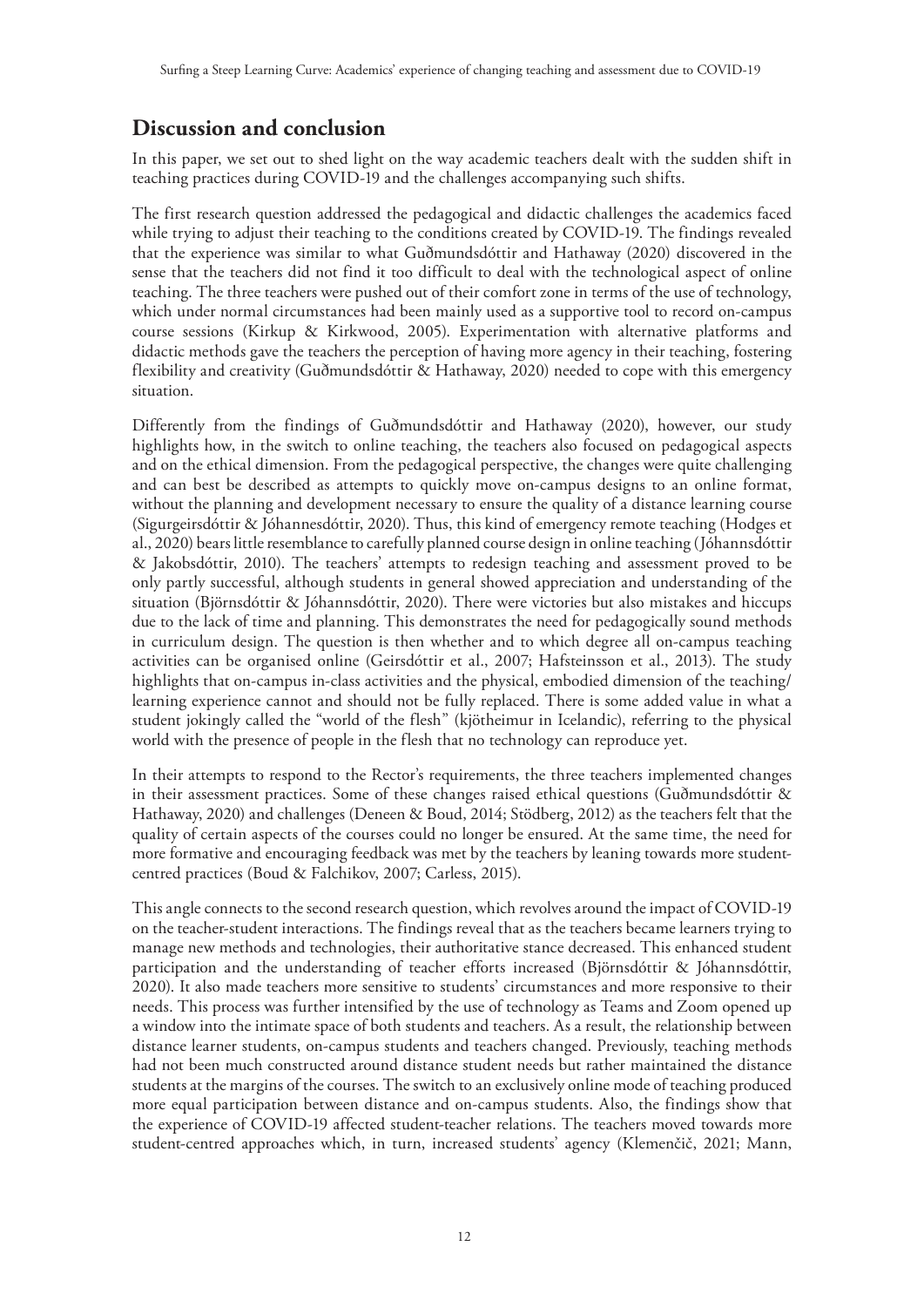2008; Weimer, 2002). Despite Kember and Kwan's claim (2002) on the stability of teachers' beliefs, it is apparent that the context the teachers found themselves in, influenced their perceptions of their students (Lindblom-Ylänne et al., 2006; Prosser et al., 1999; Samuelowicz & Bain, 2001). This also affected their practices, which became more caring and attuned to students' needs at the same time as the power unbalance between teachers and students (Klemenčič, 2021) became less pronounced than before.

Finally, the third research question concerned possible implications of COVID-19 for academic teaching in the near future. The challenges described above, on the one hand, have to do with the teachers' struggle with technology and pedagogy in emergency situations, and on the other, with how that experience influenced their approaches to and perceptions of students. There are some lessons to be learned from this situation that can be implemented into future teaching. Firstly, there are clear benefits from using technology to improve the quality of teaching and, thus, the students' learning experience. However, if teachers are to continue this experimentation, as suggested by Gunnarsdóttir & Pálsdóttir (2020), institutions need to strategically support this endeavour in the long term. Secondly, COVID-19 triggered a further move toward a student-centred approach. This approach represented a resource for figuring out emergency solutions. It also appears as the appropriate lens through which academics should develop their future teaching practices, at least in reference to distance teaching and distance students. Thus, the study shows that the pandemic triggered unforeseen results regarding more general changes in the pedagogy used in the courses with a switch to a more flexible teaching approach, both in terms of adaptability to sudden changes and in terms of receptivity to the needs of students (Clegg & Rowland, 2010; Mann, 2008). This flexibility is likely to remain once the pandemic has been defeated. So far, the lessons learned have already been useful for the fall semester of 2020 and in preparation for teaching and didactics for the spring semester of 2021. The difference from the experience of the spring 2020 semester is that this approach no longer qualifies as emergency teaching but resembles the more carefully planned pedagogy of a fully distant learning course (Sigurgeirsdóttir and Jóhannesdóttir, 2020).

To conclude, despite a steep learning curve, the teachers' experiences presented in the study show that difficulties can bring about anxiety, but they can also be a drive towards improvement and development for teachers. Our experiences of coping with the challenges of COVID-19 have demonstrated the importance of belonging to a significant network, a group in which reflective conversations are carried out and emotional support provided. This form of professional development should be encouraged and supported within the academic environment.

## **Acknowledgements**

We are using a multiple first authors practice in this study. All authors have contributed equally to the design of the study, the data collection and analysis and the writing process. The authors are grateful to the reviewers for their insightful comments and useful remarks.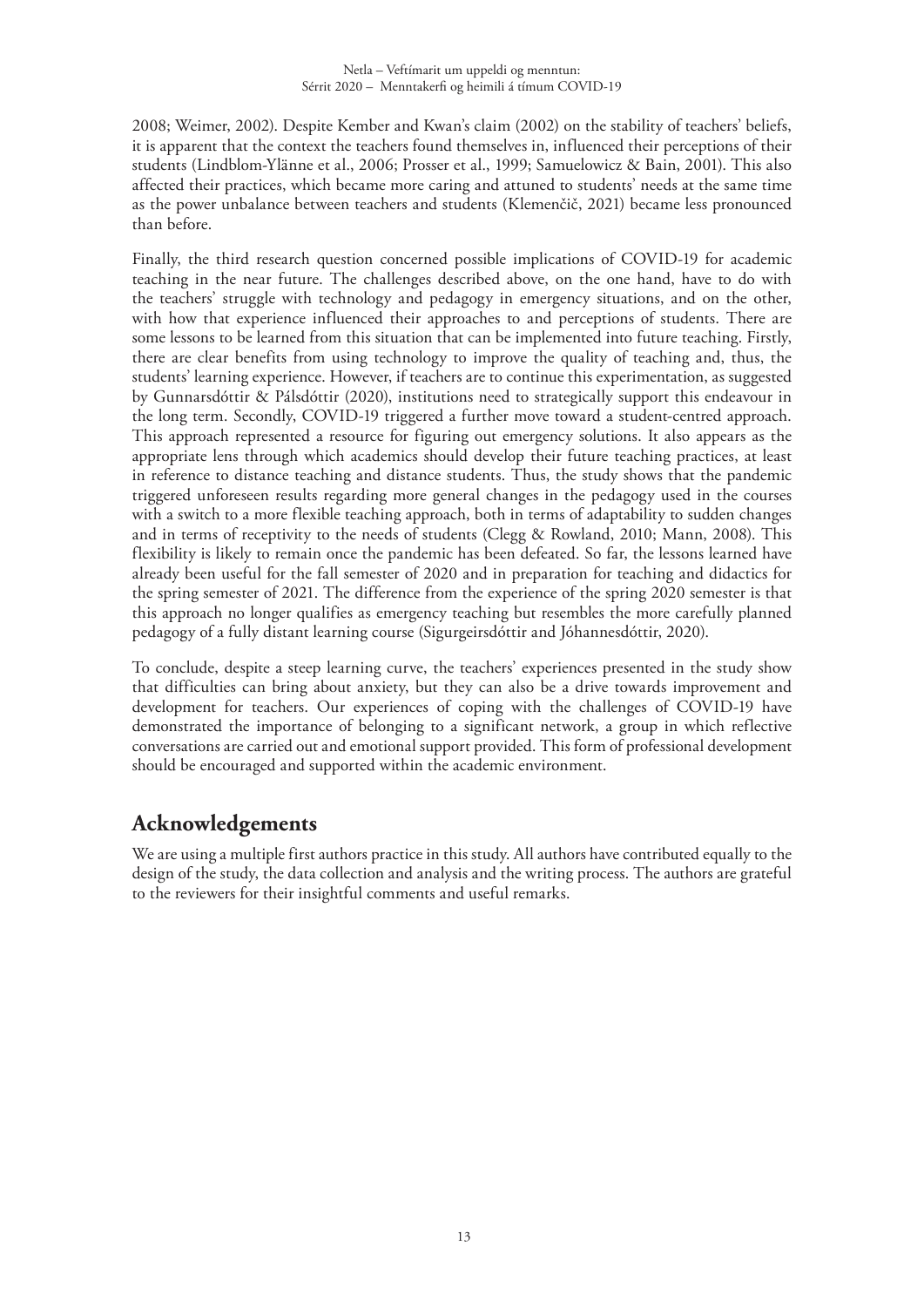#### <span id="page-13-0"></span>**Á fleygiferð upp bratta lærdómskúrfu: Reynsla háskólakennara af breytingum á kennslu og námsmati á tímum COVID-19**

Í lok febrúar 2020 lýsti ríkislögreglustjóri, í samráði við sóttvarnalækni og landlækni, yfir óvissustigi almannavarna vegna COVID-19. Rektor Háskóla Íslands hvatti starfsfólk og nemendur til að fylgjast með upplýsingum frá Landlæknisembættinu og hlýða ráðum og fyrirmælum sem þaðan komu. Í kjölfarið var neyðarstig almannavarna virkjað á Íslandi og samkomur takmarkaðar til að vernda íbúa landsins. Um miðjan mars var háskólum lokað og fengu kennarar Háskóla Íslands það verkefni að færa alla kennslu á örskömmum tíma úr hefðbundnu staðnámi í kennslustofum yfir í fjarnám. Háskólakennarar bjuggu á þessum tímapunkti yfir mismikilli reynslu af rafrænum kennsluháttum og margir þeirra hófu hraða vegferð upp bratta lærdómskúrfu. Á meðan rannsóknir hafa beinst að upplifun og reynslu nemenda, líðan þeirra og atvinnuhorfum á tímum heimsfaraldurs, hafa fáar rannsóknir varpað ljósi á leiðir kennara á háskólastigi til að endurskoða og aðlaga eigin kennslu og samskipti við nemendur að breyttri tilveru. Þessari rannsókn er ætlað að veita innsýn í reynslu háskólakennara af skyndilegum breytingum á kennsluháttum á tímum COVID-19.

Markmið þessarar greinar er að varpa ljósi á úrræði þriggja háskólakennara sem höfðu þá sérstöðu að vera samtímis í hlutverki kennara og nemenda á þessum fordæmalausu tímum. Sem kennarar báru þeir ábyrgð á að mæta farsællega þeim áskorunum sem óhjákvæmilega fylgdu heimsfaraldrinum fyrir nemendur, og vörðuðu námsmat, endurgjöf og prófafyrirkomulag. Sem nemendur stunduðu kennararnir nám í háskólakennslufræði og upplifðu því á eigin skinni hvernig námsfyrirkomulag færðist milli stað- og fjarnáms með litlum fyrirvara. Í greininni er lögð áhersla á þá þætti sem snúa að rafrænum kennsluháttum, námsmati, samskiptum kennara og nemenda og lærdómi kennara af ofangreindum þáttum.

Rannsóknargögn samanstanda af ígrundun kennarana á eigin úrræðum í kennslu sem unnin var í námskeiðinu Námsmat og endurgjöf á vormisseri 2020, reynslu þeirra af að fylgjast með kennslu hver hjá öðrum, kennslumati námskeiða, samskiptum við nemendur sem og tilkynningum og fyrirmælum háskólarektors til starfsfólks og nemenda á tímum COVID-19. Aðferðir þriggja kennara í þessari rannsókn fólust ekki síst í að vera gagnrýninn vinur (e. critical friend) í samstarfshópi (e. significant network) en það er aðferð sem felur í sér að rýna saman kennsluhætti til gagns, skapa aðstæður fyrir traust og opin samskipti og veita stuðning í þeim áskorunum sem felast í kennslu.

Niðurstöður benda til þess að á meðan markmið stjórnvalda hafi verið að "fletja út kúrfuna" til að hefta og hægja á útbreiðslu COVID-19, hafi markmið háskólans um að tryggja öryggi og velferð nemenda og starfsfólks og að nemendur gætu lokið námskeiðum með farsælum hætti orðið til þess að lærdómskúrfa háskólakennara varð brött. Þó kennararnir þrír kenni innan sama fræðasviðs voru kennsluhættir þeirra og skipulag námskeiða með ólíkum hætti. Breytingar á kennsluháttum, svo sem aukin og persónulegri samskipti við nemendur, tæknilegar áskoranir og endurskoðun námsmats, einkenndu þessa nýju kennsluhætti og juku vinnuálag kennara. Þannig fólst lærdómur kennara í að tileinka sér notkun ýmiss konar hugbúnaðar til að mæta kröfum um rafræna kennsluhætti. Þeir þurftu jafnframt að endurskipuleggja námskeið sín sem og námsmat. Kennarar stóðu einnig frammi fyrir að sinna mörgum og ólíkum hlutverkum samtímis, m.a. á sviði stjórnunar og kennslufræði, auk þess að fela í sér bæði félagslegan og tæknilegan stuðning við nemendur. Niðurstöður þessarar rannsóknar styðja fyrri rannsóknir hvað varðar þær áskoranir sem felast í að skipta stöðugt um hlutverk. Slík umskipti geta reynst kennurum erfið, ekki síst ef ekki hefur gefist tækifæri til þjálfunar áður en beita á nýjum aðferðum. Breytingar á kennsluháttum fólu einnig í sér jákvæðar hliðar, svo sem nýja reynslu kennara af upplýsingatækni, aukið jafnræði milli staðnema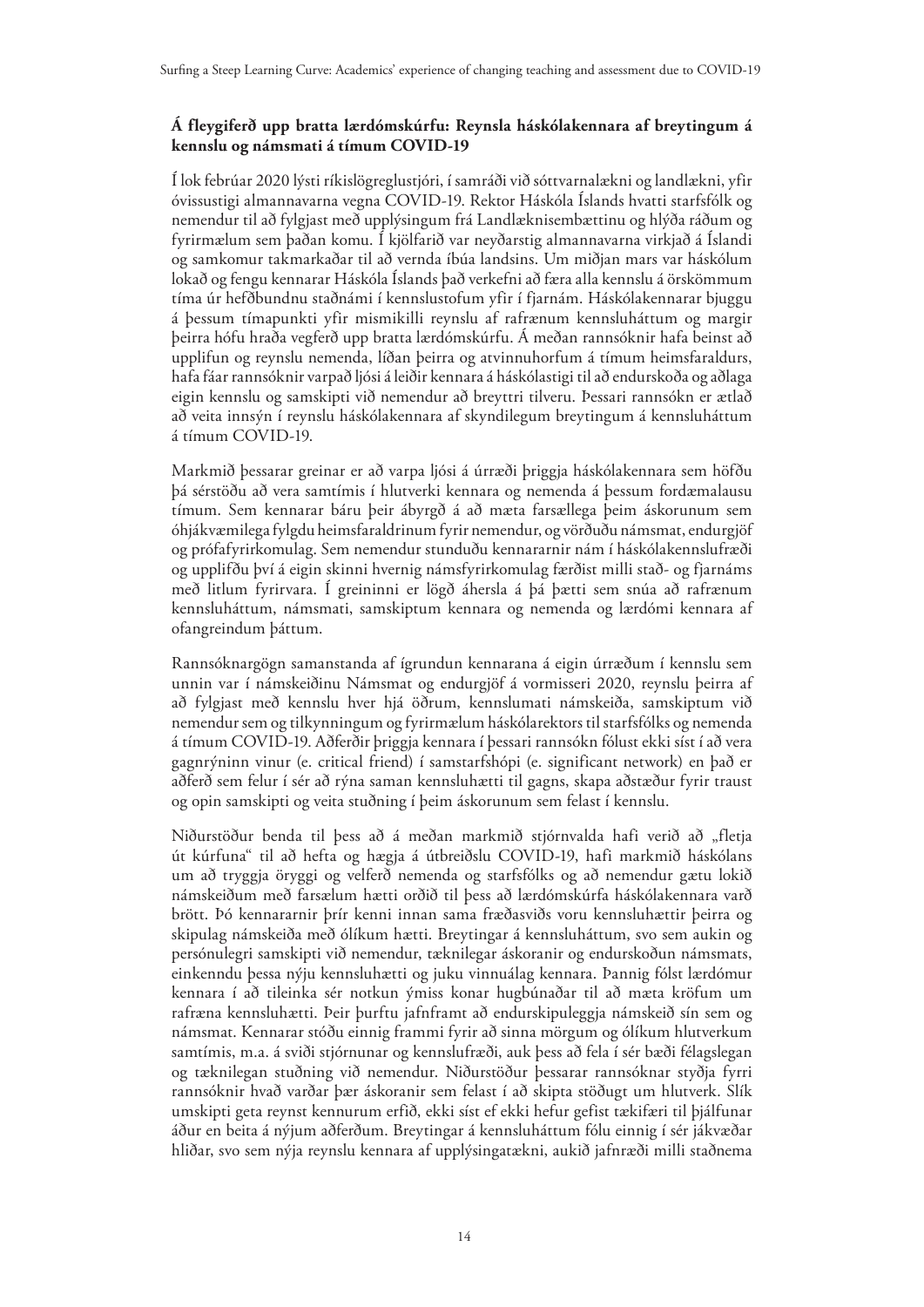<span id="page-14-0"></span>og fjarnema svo og nemendamiðaðri sýn kennara í kennslu. Niðurstöður benda einnig til þess að þátttaka kennara í háskólakennslufræði, áhersla námsins á ígrunduð vinnubrögð sem og náin samvinna og gagnkvæmur stuðningur á milli kennaranna þriggja sem og milli þeirra og leiðbeinanda námskeiðsins Námsmat og endurgjöf hafi orðið til þess að átökin við bratta lærdómskúrfu urðu viðráðanleg og hægt var í sameiningu að draga lærdóm af reynslunni.

*Efnisorð*: COVID-19, starfsþróun, samskipti kennara og nemenda, rafrænir kennsluhættir, gagnrýninn vinur

#### **About the authors**

Guðrún Geirsdóttir ([gudgeirs@hi.is\)](mailto:gudgeirs@hi.is) is an associate professor in education at the University of Iceland. She is also the director of the Center for Teaching and Learning. Her main fields of teaching and research relate to teaching and learning in higher education and professional development within higher education. She has a PhD in education from the Iceland University of Education; an M.Sc. in curriculum and instruction from Pennsylvania State University, a BA in pedagogy and a teacher certification from the University of Iceland.

Marco Solimene [\(mas18@hi.is\)](mailto:mas18@hi.is) received his MA in sociology from the La Sapienza University in Rome, and holds a PhD in social anthropology from the University of Iceland. Since 1999 he has been conducting anthropological fieldwork among Roma communities in Italy, Romania and Bosnia, and has published works on movement and migration, memory, informality, governmentality and resistance. Marco teaches at the Department of Anthropology, University of Iceland.

Ragna Kemp Haraldsdóttir [\(rh@hi.is\)](mailto:rh@hi.is) is an assistant professor in information and records management and electronic communication in organizations at the University of Iceland. Her main field of teaching and research is on the human, communicative and organizational aspects of information management. She has a PhD in information science, a Cand.IT in information technology, communication and organizations from the University of Aarhus, and a BA in literature from the University of Iceland.

Thamar Melanie Heijstra [\(thamar@hi.is](mailto:thamar@hi.is)) is an associate professor in sociology at the Faculty of Sociology, Anthropology and Folkloristics at the University of Iceland. She has a PhD in sociology from the University of Iceland. Her main areas of expertise are organisational culture, work conditions, work-family balance, well-being and gender relations.

#### **Um höfunda**

Guðrún Geirsdóttir ([gudgeirs@hi.is\)](mailto:gudgeirs@hi.is) er dósent í menntunarfræðum við Háskóla Íslands. Hún er jafnframt deildarstjóri Kennlsumiðstöðvar Háskóla Íslands. Rannsóknir hennar snúa að námskrárgerð, kennsluháttum og kennsluþróun á háskólastigi. Guðrún er með doktorspróf í menntunarfræðum frá Kennaraháskóla Íslands, M.Sc. í námskrárfræðum frá Pennsylvania State University og BA gráðu í uppeldisfræðum auk kennsluréttinda frá frá Háskóla Íslands.

Marco Solimene ([mas18@hi.is](mailto:mas18@hi.is)) er með meistarapróf í félagsfræði frá La Sapienza háskóla í Róm, og lauk doktorsgráðu í mannfræði frá Háskóla Íslands 2014. Frá 1999 hefur hann unnið að etnógrafískum mannfræðirannsóknum með Róma-fólki á Ítalíu, Rúmeníu og Bosníu. Rit hans fjalla um hreyfingu og innflytjendamál, minni, óformleika, stjórnunartækni og andóf. Marco er stundakennari við Mannfræðideild Háskóla Íslands.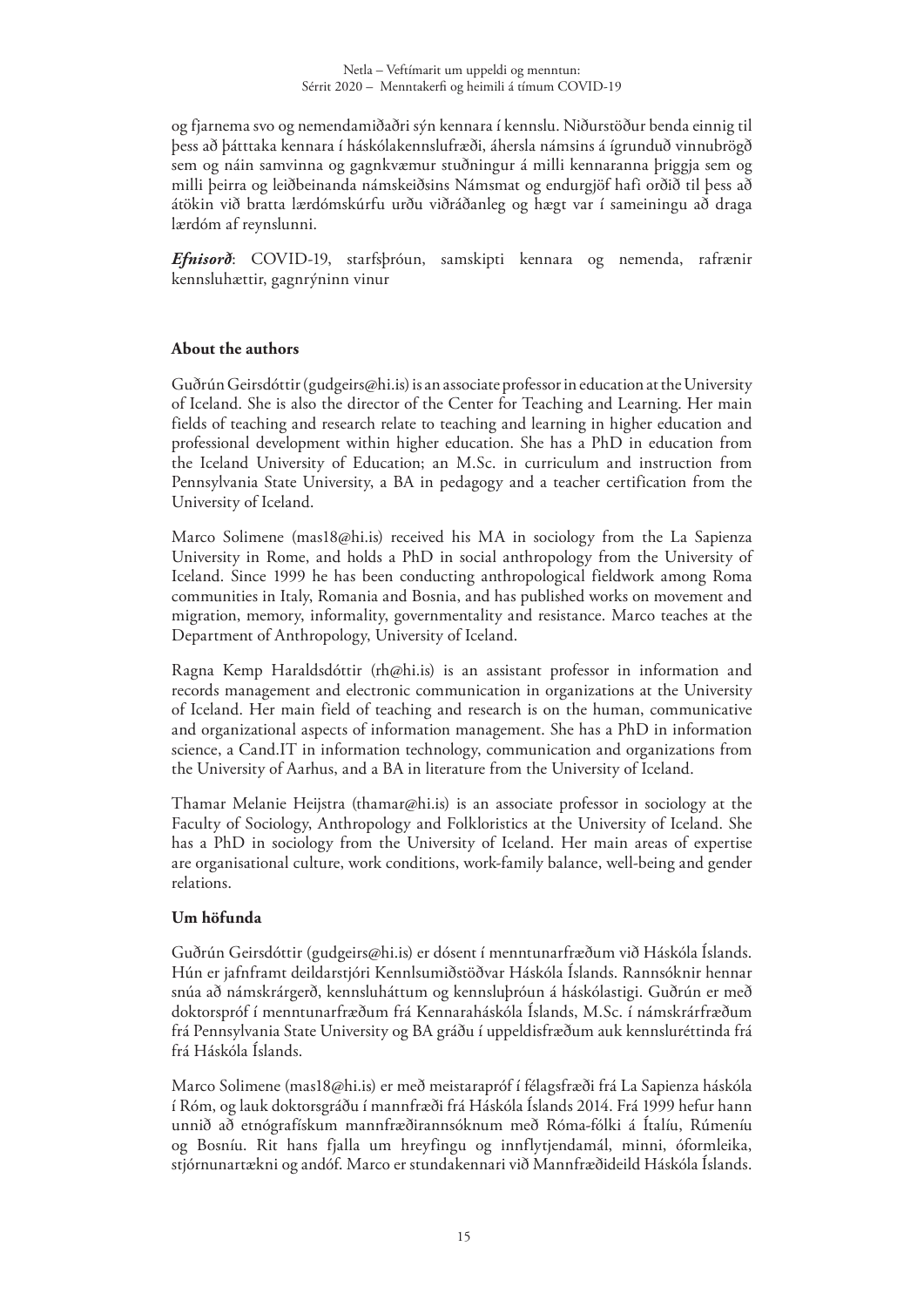<span id="page-15-0"></span>Ragna Kemp Haraldsdóttir [\(rh@hi.is\)](mailto:rh@hi.is) er lektor í upplýsingafræði með áherslu á upplýsinga- og skjalastjórn og rafræn samskipti við Háskóla Íslands. Í rannsóknum og kennslu hefur Ragna helst skoðað samverkan hins mannlega og hins tæknilega í stjórnun og miðlun upplýsinga. Ragna er með doktorspróf í upplýsingafræði, meistarapróf í stjórnun og miðlun upplýsinga frá Árósarháskóla og BA-gráðu í bókmenntafræði frá Háskóla Íslands.

Thamar Melanie Heijstra [\(thamar@hi.is\)](mailto:thamar@hi.is) er dósent í félagsfræði við Félagsfræði-, mannfræði- og þjóðfræðideild Háskóla Íslands. Hún er með doktorsgráðu í félagsfræði frá Háskóla Íslands. Rannsóknir hennar og sérhæfing snúa að vinnumenningu, vinnuaðstæðum, samræmi vinnu og einkalífs, líðan og kynjajafnrétti.

## **References**

- Ashwin, P. (2012). *Analysing teaching-learning interactions in higher education: Accounting for structure and agency* (2nd ed.). Continuum International Publishing.
- [Ashwin, P.,](http://www.research.lancs.ac.uk/portal/en/people/paul-ashwin(0ed574bb-9b78-486d-bb0f-b555cf7aafea).html) Boud, D., Coate, K., Hallett, F., Keane, E., Krause, K.-L., Leibowitz, B., MacLaren, I[., McArthur,](http://www.research.lancs.ac.uk/portal/en/people/jan-mcarthur(0be8603b-3e94-4aaa-9759-4a5a09ac46bd).html) [J.](http://www.research.lancs.ac.uk/portal/en/people/jan-mcarthur(0be8603b-3e94-4aaa-9759-4a5a09ac46bd).html), McCune, V., & Tooher, M. (2015). *Reflective teaching in higher education*. Bloomsbury Academic.
- Bamber, V., Trowler, P., Saunders, M., & Knight, P. (2009). *Enhancing learning, teaching, assessment and curri culum in higher education: Theory, cases, practices.* Open University Press, McGraw-Hill Education.
- Berger, R. (2015). Now I see it, now I don't: Researcher's position and reflexivity in qualitative research. *Qualitative research, 15*(2), 219–234.<https://doi.org/10.1177/1468794112468475>
- Biggs, J. (1999). What the student does: Teaching for enhanced learning. *Higher Education Research & Development, 18*(1), 57–75. ht[tps://doi.org/10.1080/0729436990180105](https://doi.org/10.1080/0729436990180105)
- Björnsdóttir, A., & Jóhannsdóttir, Þ. J. (2020). Viðhorf stúdenta til breytinga á námi og kennslu í HÍ vegna lokunar bygginga á vormisseri 2020 [Students' attitudes to altered study and teaching programmes at the University of Iceland, due to closures of school buildings in the spring semester]. *Tímarit Kennslumiðstöðvar Háskóla Íslands, 8*(1), 8–10.<https://doi.org/10.33112/tk.8.1>
- Boettcher, J. V., & Conrad, R. M. (2016). *The online teaching survival guide: Simple and practical pedagogical tips.* Jossey-Bass.
- Boud, D., & Falchikov, N. (2007). *Rethinking assessment for higher education: Learning for the longer term.*  Routledge.
- Boud, D., Sadler, R., Joughin, G., James, R., Freeman, M., Kift, S., & Webb, G. (2009). *Assessment 2020: Seven propositions for assessment reform in higher education.* Australian Learning and Teaching Council. [https://www.](https://www.plymouth.ac.uk/uploads/production/document/path/2/2539/Assessment_2020_final_1_.pdf) [plymouth.ac.uk/uploads/production/document/path/2/2539/Assessment\\_2020\\_final\\_1\\_.pdf](https://www.plymouth.ac.uk/uploads/production/document/path/2/2539/Assessment_2020_final_1_.pdf)
- Brookfield, S. (1995). B*ecoming a critically reflective teacher.* Jossey Bass.
- Byström, K., Heinström, J., & Ruthven, I. (2019). *Information at work; Information management in the workplace.* Facet Publishing.
- Carless, D. (2015). *Excellence in university assessment.* Routledge.
- Cerbin, W., & Kopp, B. (2006). Lesson study as a model for building pedagogical knowledge and improving teaching. *International Journal of Teaching and Learning in Higher Education, 18*(3), 250–257.
- Clegg, S., & Rowland, S. (2010). Kindness in pedagogical practice and academic life. *British Journal of Sociology of Education, 31*(6), 719–735. <https://doi.org/10.1080/01425692.2010.515102>
- Creswell, J. W. (2013). *Qualitative inquiry and research design: Choosing among five approaches* (3rd ed.). Sage.
- Deneen, C., & Boud, D. (2014). Patterns of resistance in managing assessment change. *Assessment & Evaluation in Higher Education, 39*(5), 577–591.<https://doi.org/10.1080/02602938.2013.859654>
- Donelly, R. (2007). Perceived impact of peer observation of teaching in higher education. *International Journal of Teaching and Learning in Higher Education, 19*(2), 117–129.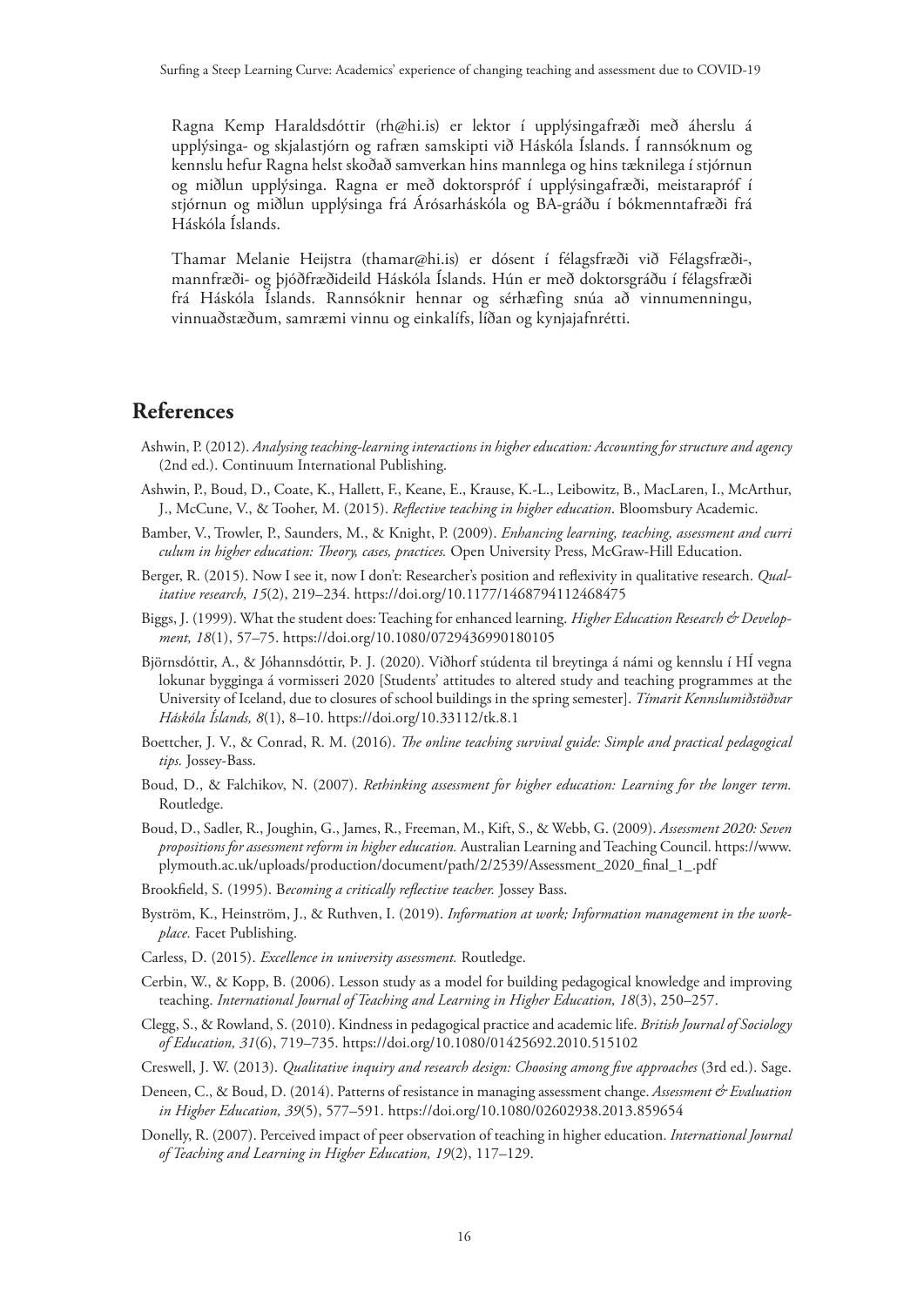Educause. (2020). *2020 EDUCAUSE horizon report™: Teaching and learning edition.* [https://library.educause.](https://library.educause.edu/-/media/files/library/2020/3/2020_horizon_report_pdf.pdf?la=en&hash=08A92C17998E8113BCB15DCA7BA1F467F303BA80) [edu/-/media/files/library/2020/3/2020\\_horizon\\_report\\_pdf.pdf?la=en&hash=08A92C17998E8113BCB](https://library.educause.edu/-/media/files/library/2020/3/2020_horizon_report_pdf.pdf?la=en&hash=08A92C17998E8113BCB15DCA7BA1F467F303BA80) [15DCA7BA1F467F303BA80](https://library.educause.edu/-/media/files/library/2020/3/2020_horizon_report_pdf.pdf?la=en&hash=08A92C17998E8113BCB15DCA7BA1F467F303BA80)

Elmgren, M., & Henriksson, A.-S. (2014). *Academic teaching.* Studentlitteratur.

Entwistle, N., & McCune, V. (2004). The conceptual bases of study strategy inventories. *Educational Psychology Review, 16*(4), 325–345.<https://doi.org/10.1007/s10648-004-0003-0>

Esterberg, K. G. (2002). *Qualitative methods in social research.* McGraw-Hill.

- Geirsdóttir, G., Pálmadóttir, H., Ólafsson, R., Jakobsdóttir, S., Pálmason, Þ., & Jóhannsdóttir, Þ. (2007). *Mótun stefnu í fjarkennslumálum hins sameinaða háskóla – Lokaskýrsla verkefnishóps* [Strategy formation in distance education matters relating to the merged university – a final report]. Kennaraháskóli Íslands, Háskóli Íslands. <http://hdl.handle.net/1946/17225>
- Gibbs, G. (2013). Reflections on the changing nature of education development. *International Journal for Academic Development, 18*(4), 4–14. <https://doi.org/10.1080/1360144X.2013.751691>
- Goffman, E. (1959). *The presentation of self in everyday life.* Doubleday.
- Guðmundsdóttir, G. B., & Hathaway, D. (2020). "We always make it work": Teacher agency in the time of crisis. *Journal of Teaching and Teacher Education, 28*(2), 239–250. Retrieved from: [https://www.learntechlib.](https://www.learntechlib.org/primary/p/216242/) [org/primary/p/216242/](https://www.learntechlib.org/primary/p/216242/)
- Gunnarsdóttir, E. D., & Pálsdóttir, K. Þ. (2020). *Áhrif COVID-19 á störf og vinnuaðstæður starfsfólks Háskóla Íslands* [The impact of COVID-19 on the work procedures and working environment of staff at the University of Iceland]. Háskóli Íslands, Menntavísindasvið. https[://www.hi.is/sites/default/files/ingunney/ahrif](https://www.hi.is/sites/default/files/ingunney/ahrifcovid19_hi_loka.pdf)[covid19\\_hi\\_loka.pdf](https://www.hi.is/sites/default/files/ingunney/ahrifcovid19_hi_loka.pdf)
- Hafsteinsson, H., Rögnvaldsson, E., Freysteinsdóttir, F., Geirsdóttir, G., Ómarsdóttir, S. S. & Jakobsdóttir, S. (2013). *Skýrsla starfshóps háskólaráðs um vefstudda kennslu og nám* [Report by the University Council Workshop on web-assisted teaching and studies]. Háskóli Íslands. [https://www.hi.is/sites/default/files/atli/](https://www.hi.is/sites/default/files/atli/pdf/gamalt/mooc_skyrsla_endanleg_mai2013_4.pdf) [pdf/gamalt/mooc\\_skyrsla\\_endanleg\\_mai2013\\_4.pdf](https://www.hi.is/sites/default/files/atli/pdf/gamalt/mooc_skyrsla_endanleg_mai2013_4.pdf)
- Handal, G. (1999). *Kritiske venner: Bruk af interkollegial kritik innan universiteten.* Institutionen för systemteknik, Linköping University.
- Háskóli Íslands. (2018). *Stefna Háskóla Íslands um gæði náms og kennslu 2018–2021* [University of Iceland strategy with regard to quality of teaching and studi[es\]. https://www.hi.is/sites/default/files/petura/7a\\_](https://www.hi.is/sites/default/files/petura/7a_stefna_hi_um_gaedi_nams_og_kennslu_2018-2021_-_26okt18_end.pdf) [stefna\\_hi\\_um\\_gaedi\\_nams\\_og\\_kennslu\\_2018-2021\\_-\\_26okt18\\_end.](https://www.hi.is/sites/default/files/petura/7a_stefna_hi_um_gaedi_nams_og_kennslu_2018-2021_-_26okt18_end.pdf)pdf
- Háskóli Íslands. (2020). *Könnun á atvinnuhorfum og líðan háskólanema* [Inquiry into university students' wellbeing and employment prospects[\]. https://www.hi.is/frettir/konnun\\_a\\_atvinnuhorfum\\_og\\_lidan\\_haskolanema](https://www.hi.is/frettir/konnun_a_atvinnuhorfum_og_lidan_haskolanema)
- Haynes, P., Ip, K., Saintas, P., Stanier, S., Palmer, H., Thomas, N., Reast, G., Barlow, J., & Maillardet, F. (2004). Responding to technological change: IT skills and the academic teaching profession. *Active Learning in Higher Education, 5*(2), 152–165.
- Hodges, C., Moore, S., Lockee, B., Trust, T., & Bond, A. (2020). *The difference between emergency remote teaching and online learning. EDUCAUSE.* [https://er.educause.edu/articles/2020/3/the-difference-between-emergency](https://er.educause.edu/articles/2020/3/the-difference-between-emergency-remote-teaching-and-online-learning)[remote-teaching-and-online-learning](https://er.educause.edu/articles/2020/3/the-difference-between-emergency-remote-teaching-and-online-learning)
- Jóhannesson, I. Á. (2006). *Looking for contradictions: Procedures in discourse analysis. Disability, ideas and methods in a new discipline.* Háskólaútgáfan.
- Jóhannsdóttir, Þ., & Jakobsdóttir, S. (2010). Þróun samkennslu staðnema og fjarnema við Menntavísindasvið Háskóla Íslands [The development of joint on-campus and distance teaching at the School of Education, University of Iceland]. *Ráðstefnurit Netlu –Menntakvika 2010.* [https://netla.hi.is/serrit/2010/mennta](https://netla.hi.is/serrit/2010/menntakvika2010/alm/030.pdf) [kvika2010/alm/030.p](https://netla.hi.is/serrit/2010/menntakvika2010/alm/030.pdf)df
- Juan, A. A., Steegmann, C., Huertas, A., Martinez, M. J., & Simosa, J. (2011). Teaching mathematics online in the European area of higher education: An instructor's point of view. *International Journal of Mathematical Education in Science and Technology, 42*(2), 141–153. <https://doi.org/10.1080/0020739X.2010.526254>
- Kebritchi, M., Lipschuetz, A., & Santiague, L. (2017). Issues and challenges for teaching successful online courses in higher education: A literature review. *Journal of Educational Technology Systems, 46*(1), 4–29. <https://doi.org/10.1177/004723951666171>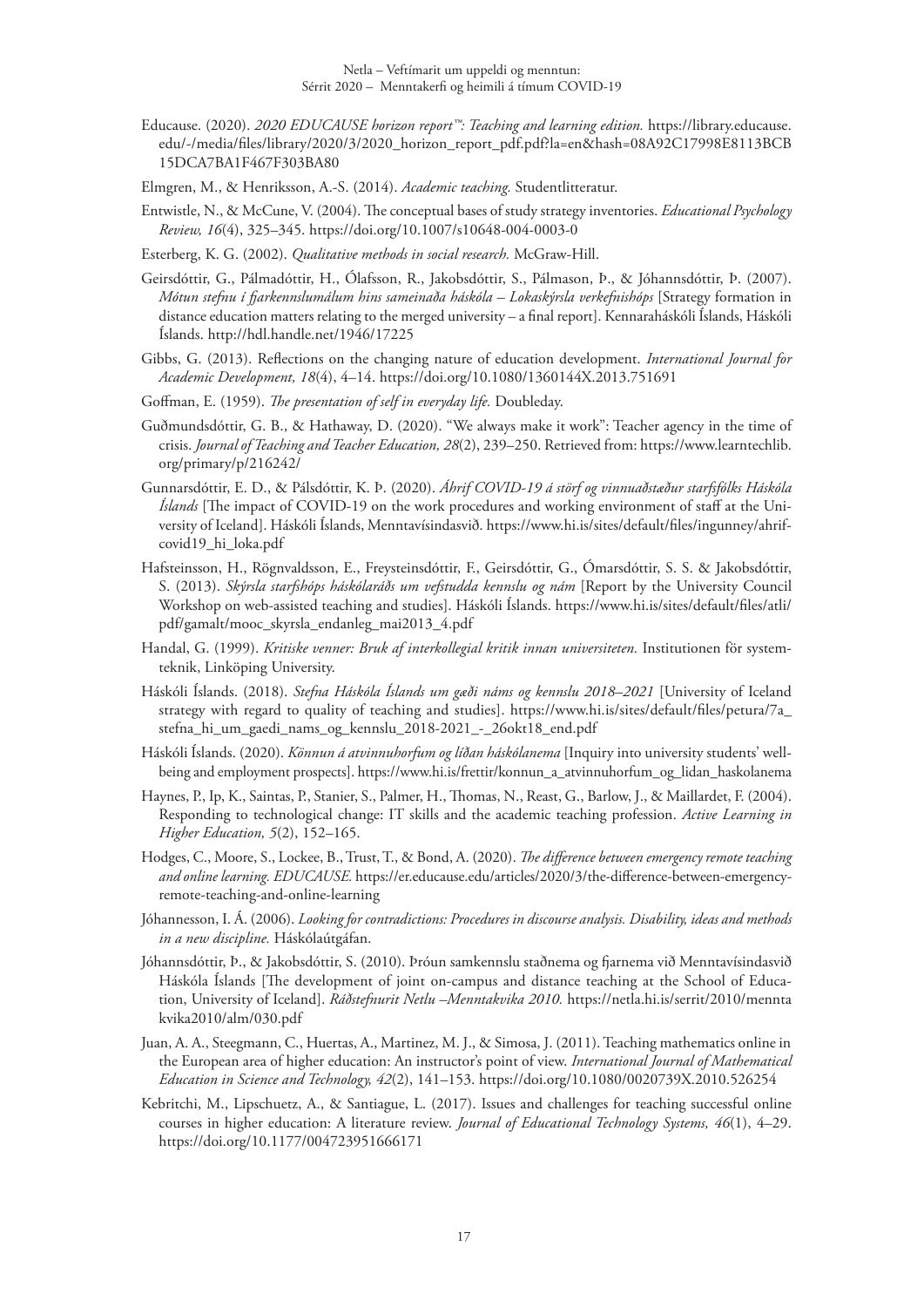- Kember, D., & Kwan, K. P. (2002). Lecturers' approaches to teaching and their relationship to conceptions of good teaching. In N. Hativa & P. Goodyear (Eds.), *Teacher thinking, beliefs and knowledge in higher education,*  219-239. Kluwer Academic Publishers. [https://doi.org/10.1007/978-94-010-0593-7\\_10](https://doi.org/10.1007/978-94-010-0593-7_10)
- Kirkup, G., & Kirkwood, A. (2005). Information and communications technologies (ICT) in higher education teaching – a tale of gradualism rather than revolution, *Learning, Media and Technology, 30*(2), 185–199. <https://doi.org/10.1080/17439880500093810>
- Klemenčič, M. (2021). Students as actors and agents in student-centered higher education. In S. Hoidn & M. Klemenčič (Eds.), *The Routledge international handbook of student-centered learning and teaching in higher education* (pp. 92–109). Routledge.
- Kugel, P. (1993). How professors develop as teachers. *Studies in Higher Education, 18*(3), 315–328.
- Kukulska-Hulme, A. (2012). How should the higher education workforce adapt to advancements in technology for teaching and learning? *The Internet and Higher Education, 14*(4), 247–254. [https://doi.org/10.1016/j.](https://doi.org/10.1016/j.iheduc.2011.12.002) [iheduc.2011.12.002](https://doi.org/10.1016/j.iheduc.2011.12.002)
- Lindblom-Ylänne, S., Trigwell, K., Nevgi, A. & Ashwin, P. (2006). How approaches to teaching are affected by discipline and teaching context. *Studies in Higher Education, 31*(3), 285–298. [https://doi.org/10.1080](https://doi.org/10.1080/03075070600680539) [/03075070600680539](https://doi.org/10.1080/03075070600680539)
- Lloyd, A. (2009). Informing practice: Information experiences of ambulance officers in training and on road practice. *Journal of Documentation, 65*(3), 396–417.<https://doi.org/10.1108/00220410910952401>
- Mann, S. J. (2008). *Study, power and the university.* Society for Research into Higher Education & Open University Press.
- Marton, F., & Booth, S. A. (1997). *The educational psychology series: Learning and awareness.* Lawrence Erlbaum Associates Publishers.
- Pataraia, N., Falconer, I., Margaryan, A., Littlejohn, A., & Fincher, S. (2014). 'Who do you talk to about your teaching?': Networking activities among university teachers. *Frontline Learning Research, 2*(2), 4–14. <https://doi.org/10.14786/flr.v2i2.89>
- Postareff, L., Virtanen, V., Katajavuori, N., & Lindblom-Ylänne, S. (2012). Academics' conceptions of assessment and their assessment practices. *Studies in Educational Evaluation, 38*(3–4), 84–92. [https://doi.](https://doi.org/10.1016/j.stueduc.2012.06.003) [org/10.1016/j.stueduc.2012.06.003](https://doi.org/10.1016/j.stueduc.2012.06.003)
- Prosser, M., Trigwell, K., & Taylor, P. (1999). A phenomenographic study of academics' conceptions of science learning and teaching. *Learning and Instruction, 4*(3), 217–232.
- Reglur fyrir Háskóla Íslands [Regulations of the University of Iceland] nr. 569/2009.
- Rienties, B., & Hosein, A. (2015). Unpacking (in)formal learning in an academic development programme: A mixed-method social network perspective. *International Journal for Academic Development, 20*(2), 163–177. <https://doi.org/10.1080/1360144X.2015.1029928>
- Rodgers, R., Christie, J., & Wideman, M. (2014). *The effects of a required faculty development program on novice faculty self-efficacy and teaching.* Higher Education Quality Council of Ontario.
- Roxå, T., & Mårtensson, K. (2009). Significant conversations and significant networks exploring the backstage of the teaching arena. *Studies in Higher Education, 34*(5), 547–559.<https://doi.org/10.1080/03075070802597200>
- Samuelowicz, K., & Bain, J. D. (2001). Revisiting academics' beliefs about teaching and learning. *Higher Education, 41*(3), 299–325.
- Schön, D. A. (1983). *The reflective practitioner.* Basic Books.
- Sigurgeirsdóttir, S., & Jóhannesdóttir, S. (2020). Úr stað- og fjarnámskennslu í fjarnám á meistarastigi. Breytingar á námskeiðinu Opinber stjórnsýsla 2019 [From on-campus and distance education to a master's by distance. Alterations to the course on state governance]. *Tímarit Kennslumiðstöðvar Háskóla Íslands, 8*(1), 54–55.<https://doi.org/10.33112/tk.8.1>
- Stensaker, B., van der Vaart, R., Solbrekke, T. D., & Wittek, L. (2017). The expansion of academic development: The challenges of organizational coordination and collaboration. In B. Stensaker, G. T. Bilbow, L. Breslow, & R. van der Vaart (Eds.), *Strengthening teaching and learning in research universities. Strategies and initiatives for institutional change* (pp. 19–41). Palgrave/Macmillan.